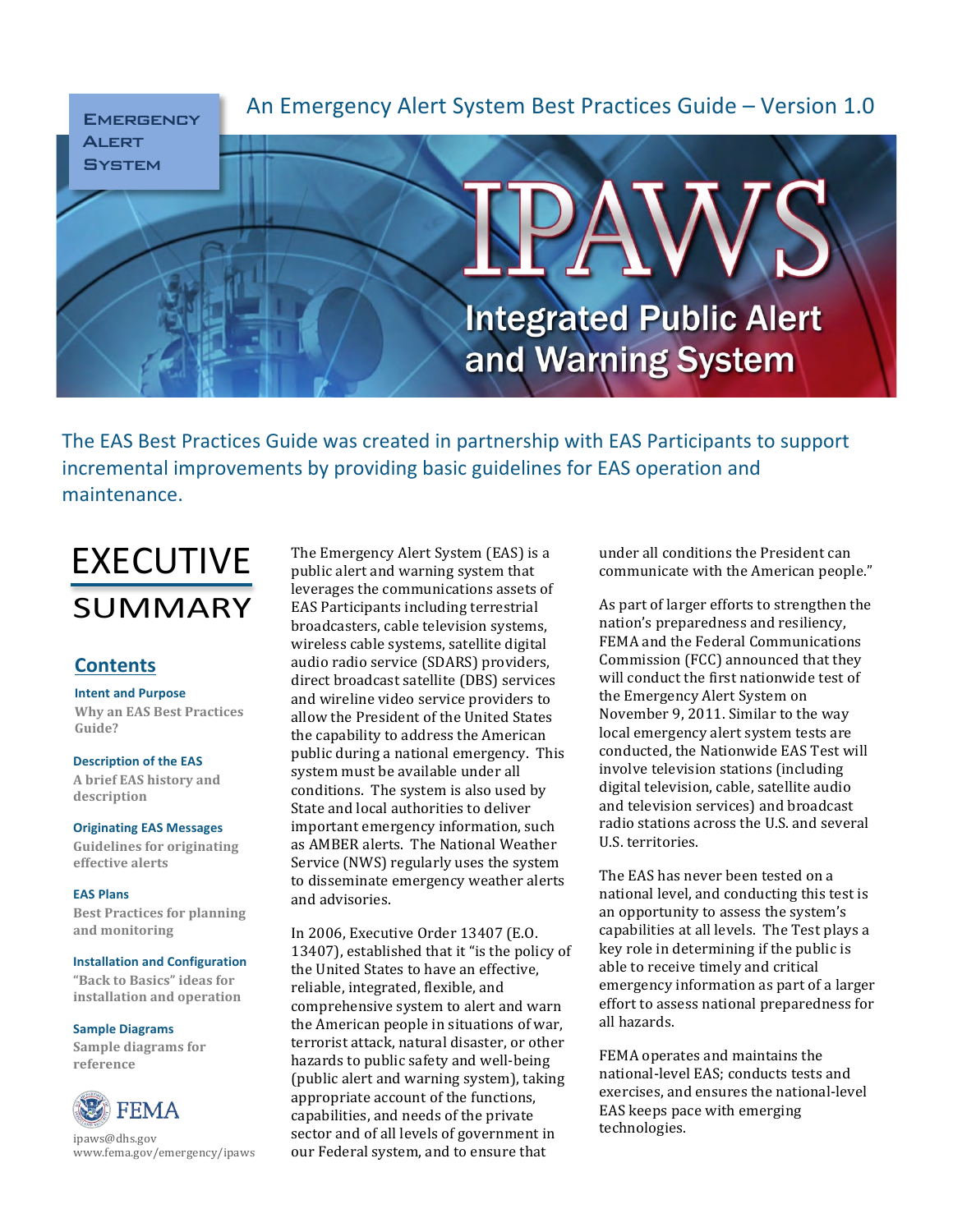

# **Intent and Purpose**

FEMA understands that improving the EAS at all levels will take time. FEMA, the FCC and NOAA's vision for improving the EAS is incremental. Although the Test will use an Emergency Action Notification (EAN) code and will not include EAS origination by State, County, territorial or tribal authorities, it is important that we also make improvements at other levels.

This first version of the EAS Best Practices Guide is designed to assist EAS message originators, disseminators, and other participants with the basics of operating and managing the EAS. This Guide can also be leveraged to provide a framework for training personnel on the use and operation of the EAS at all levels of origination and distribution.

The success of the EAS is dependent upon strong partnerships between EAS originators and alert disseminators. It is also important that Federal agencies work closely in cooperation with State, local, territorial, and tribal governments. This is the approach FEMA, the FCC and NOAA has taken to revive the EAS dialogue and seek improvements.

FEMA is working with the FCC and NOAA to communicate, educate, and inform EAS participants, emergency management agencies and organizations, and the public of the importance of the EAS, and the need to improve the system. Efforts are underway to promote partnerships with the EAS community continue an ongoing dialogue and promote activities that support incremental improvements to the system.

This EAS Best Practices guide seeks to document EAS challenges, ideas, and technical solutions to support a better understanding and more effective use of the EAS. The Guide will be frequently updated to reflect lessons learned from **ongoing)EAS)tests)and)exercises,)as)well)as)** reflect continued dialogue and engagement **with)EAS)Participants.**

A series of meetings, conferences, workshops, webinars, virtual roundtables, and websites have been supporting open and frank discussion on improving this important alert and warning tool. Many practical ideas have been exchanged as many communities begin to revisit the EAS.



A number of EAS tests and exercises have been conducted to better inform the process of effectively testing the EAS and to identify areas for improvement. In the near future, the Common Alerting Protocol (CAP) will be added to the EAS to support more effective transport and distribution of alert messages. It is important that the EAS is ready to support these improvements.

> **The Guide will be frequently updated to reflect lessons** learned from ongoing EAS tests and exercises, as well as reflect continued dialogue and **engagement** with EAS **Participants.** Due to the **cooperative nature of this** document, we strongly urge the **EAS Community to offer their observations)and)solutions)to) enhance the Guide with diverse perspectives.)**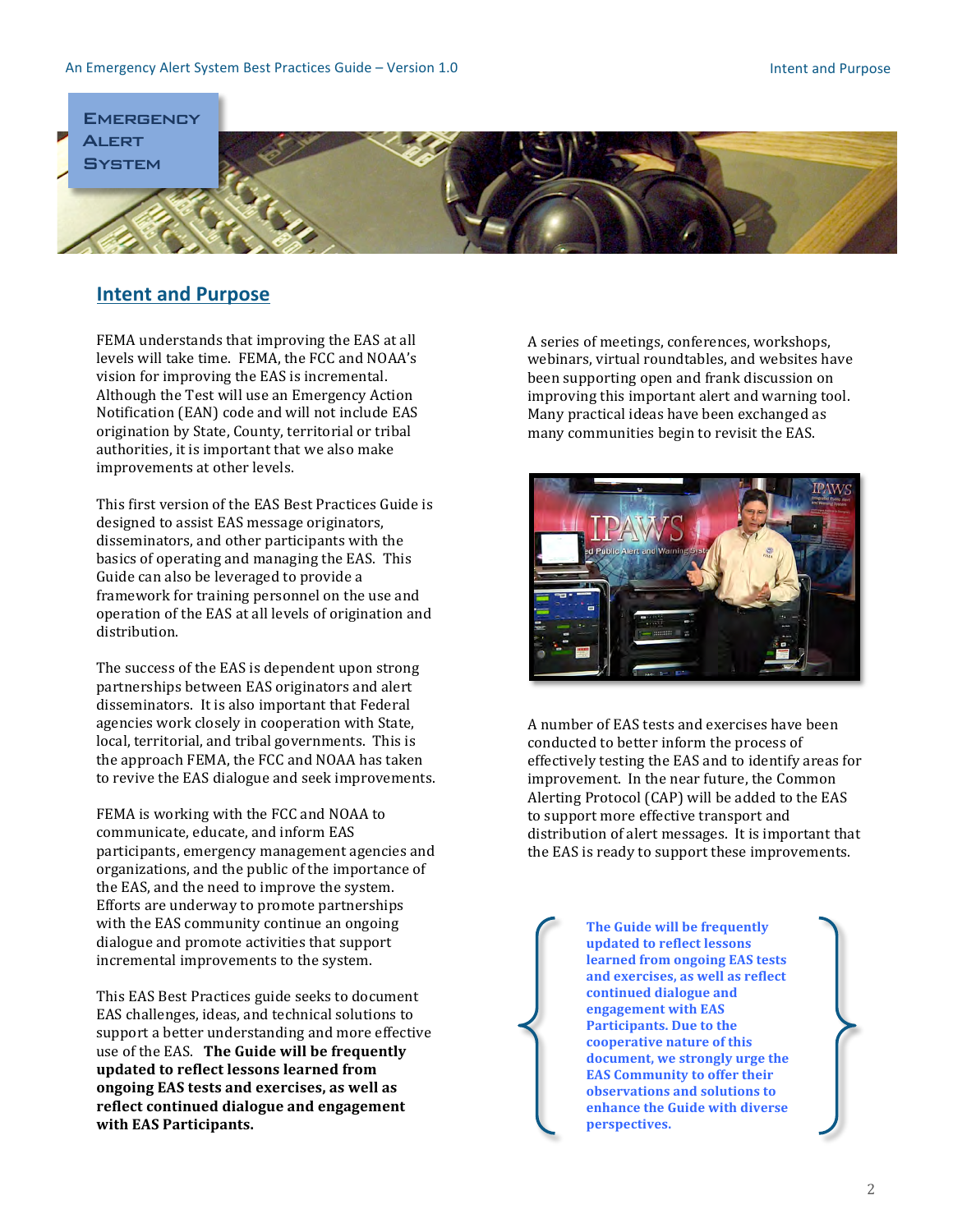

# **A Brief History**

The Emergency Alert System (EAS) leverages the capabilities of participating analog and digital radio, television, cable, satellite, and wireline providers working in concert to distribute alert and warning messages to the public. The alert messages can be originated by emergency management authorities at all levels of government to warn the public of imminent emergencies.

The EAS was created in 1994. It is the latest in a series of alert and warning systems that began with the Control of Electromagnetic Radiation (CONELRAD) program, established by President Harry Truman in 1951. The CONELRAD was replaced in 1963 by the Emergency Broadcast System (EBS), which remained in place until 1994. The Federal Communications Commission (FCC) created the EAS in 1994 and began enforcing requirements that mandated that all broadcast stations have EAS equipment installed by 1997. In 2001, cable systems were required to have EAS equipment installed to override all program channels with a national-level EAS message, also known as an Emergency Action Notification (EAN).

The Primary Entry Point (PEP) concept first surfaced in the mid-1980s.



Primary Entry Points are broadcast stations located throughout the country with a direct connection to FEMA and resilient transmission capabilities. These stations provide the initial broadcast of a Presidential EAS message. FEMA is increasing the number of PEP facilities to provide direct coverage to at least 90% of the American public.

Even in today's world of seamless technology and portable communications devices, the Government maintains a system of radio stations to support public alert and warning (A&W). In addition to the PEP System's primary role to broadcast and relay the President's message in a dire emergency, PEP stations are designed with a much higher-level of resiliency. These "hardened" radio stations provide the nation with last-resort mass communications capabilities under all conditions, as required by the President of the United States.

Broadcast radio receivers are ubiquitous. These radio receivers can receive one or more of the approximately  $14,355$  full power radio stations broadcasting throughout the country. Over-the-air radio broadcasts are one-way, omni-directional transmissions. In the aftermath of a national, catastrophic event, alerting authorities can leverage operational area capabilities to transmit crucial information to the public through as many methods as possible. However, broadcast radio may be the most effective method since it is possible that terrestrial Internet Protocol  $(IP)$ networks and other pathways could be inoperable, especially at "last-mile" delivery to the public. Prolonged power outages are expected in most catastrophic scenarios, negatively affecting IP networks and other communications. The national EAS program provides the nation with an unparalleled, survivable communications network, available under the direst conditions.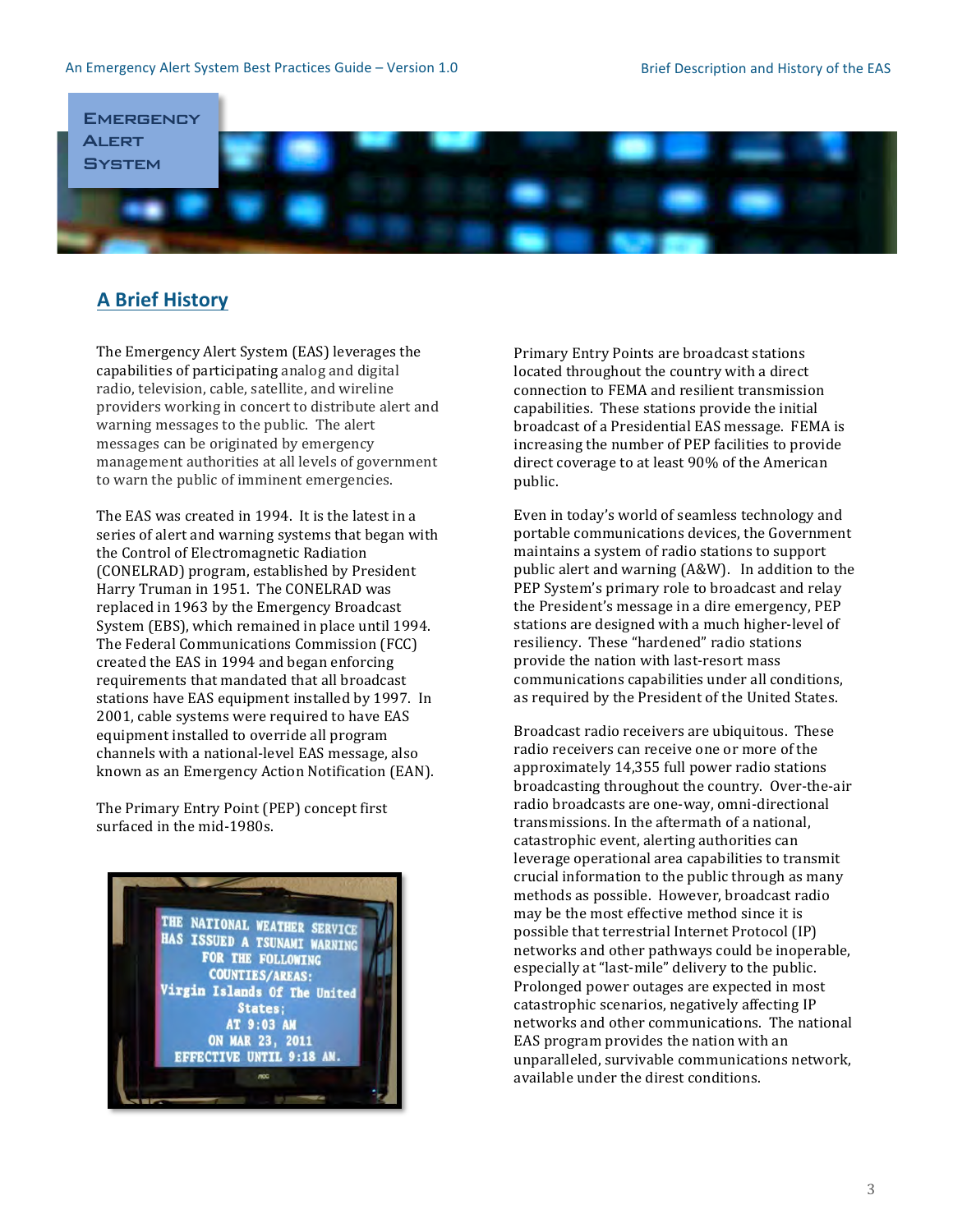

# **Originating EAS Messages Best Practices**

The EAS can be a valuable and tool to disseminate information to the public in emergency situations. This tool provides emergency managers direct access to radio and television broadcasters, cable, and wireline operators, and other media. Cooperation is essential between alerting authorities and originators and EAS Participants to ensure this tool is used properly and effectively during extreme emergency situations.

It is important that alert originators understand the role that EAS participants play in the emergency management process. In areas where there is a close relationship between emergency management agencies and EAS participants, the EAS is an effective and critical tool. Where this strong partnership does not exist, the EAS has remained stagnant and underutilized.

EAS origination needs and capabilities will vary. However, there are a few basic rules and principles to originate more effective messages to the public.

- $\checkmark$  Identify your jurisdiction's needs and requirements for the establishment or improvement of the EAS
- $\checkmark$  Work closely with the EAS Participant community (broadcast, cable, wireline, satellite) to develop and foster an environment of understanding and trust
- $\checkmark$  Understand the EAS process, operation, technology, and rules
- $\checkmark$  Identify who is authorized to originate and manage alerts (Emergency Manager, Incident Commander, Public Information Officer, etc.)
- $\checkmark$  Develop clear and repeatable origination procedures, training, tests and exercises
- $\checkmark$  Activate the EAS only when immediate action is required, in a significant emergency or dangerous situation that threatens the public safety, life, or security. Confirm the existence of a significant emergency or dangerous situation before originating an EAS message
- $\checkmark$  Participate in EAS industry gatherings, such as broadcast and cable conferences
- $\checkmark$  Review and frequently update EAS Plans and monitoring assignments in close coordination with all EAS Participants
- $\checkmark$  In coordination with the EAS participant community, plan and conduct Required Monthly Tests (RMT) to identify challenges and implement solutions and incorporate emergency preparedness messages into larger EAS awareness efforts
- Establish procedures and corrective actions for repudiation of false or accidental EAS activations
- Effective EAS messages include:
	- Establish the urgency, severity, and certainty of the situation prior to activating the EAS
	- $\cdot$  Keep EAS messages clear and simple
	- Inform the public clearly about WHAT is happening – What kind of emergency is it?
	- Identify the geographic area(s) the emergency message is for
	- $\cdot$  Indicate the necessary response and action for the public to take
	- Indicate the duration of the alert message
	- Inform on specific actions authorities are taking in response to the emergency
	- $\cdot$  Provide incremental alerts, as new and critical information is available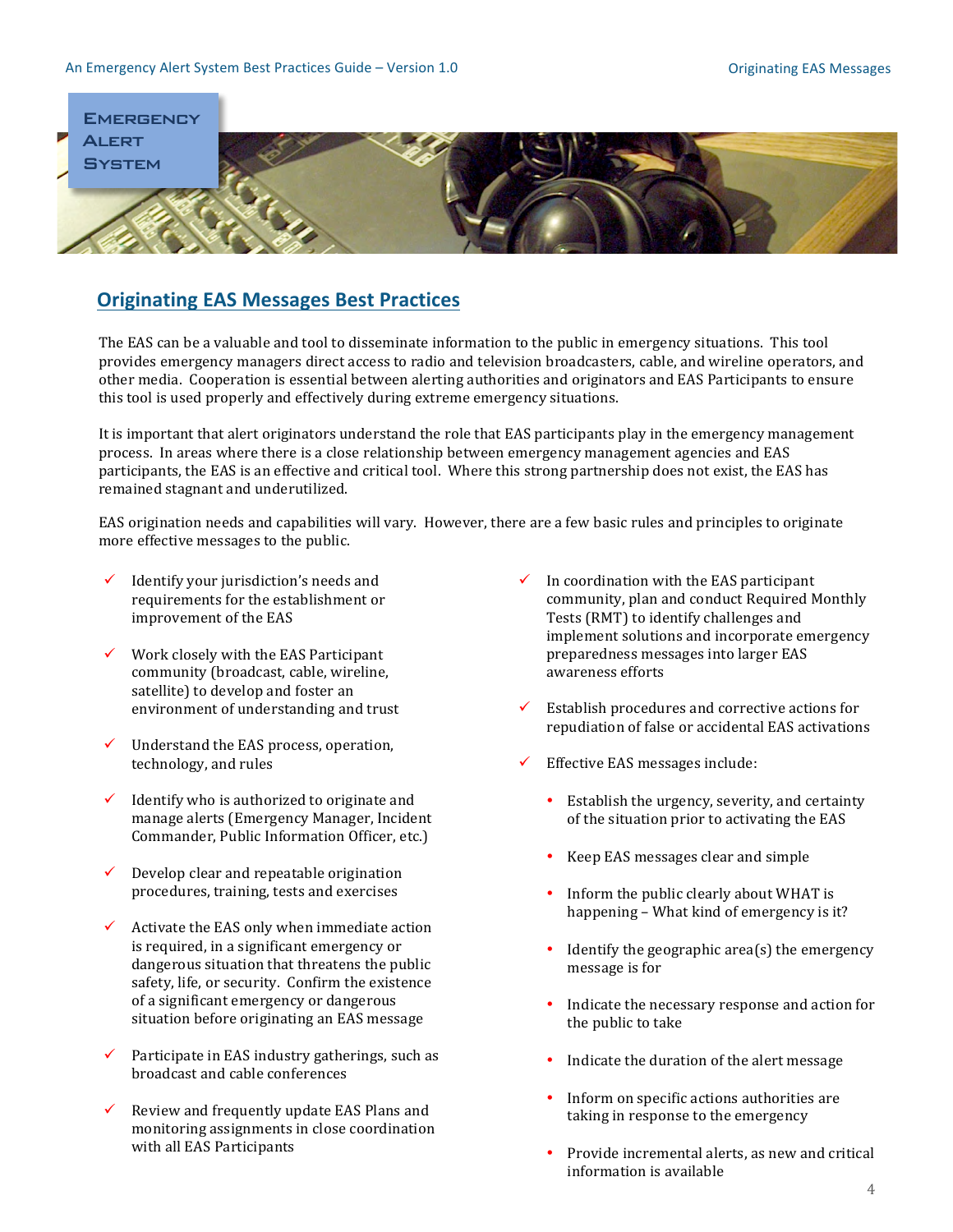

# **EAS Plans Best Practices**

EAS Plans are one of the most important components for effective alerts and warnings. A well-written Plan specifies procedures agreed upon by the EAS participants, allowing designated Federal, State and local government officials to issue alerts to the public. EAS Plans allow for the cooperative management of the system for activation in cases of immediate threat to health, life and safety in extreme emergencies.

Unlike the national-level system, participation in State and local-level EAS is voluntary. Even so, a great majority of FCC licensees participate in the EAS at the State and local level. This level of commitment has benefitted the public over the years as evidenced by the many lives saved in severe weather emergencies and child abduction incidents. Over the years, the EAS has contributed to many of the over 500 successful child abduction recoveries nationwide.

The contents and procedures of an EAS Plan will vary from State to State. However, there are a few basic steps that are essential for the successful drafting and implementation of an EAS Plan.

- Identify your jurisdiction's needs and requirements for the establishment and/or improvement of the EAS
- $\checkmark$  Work closely with the EAS participant community, and the Counties, where appropriate, to establish procedures within a State/local EAS Plan – establish a State Emergency Communications Committee (SECC) made up from representatives of the EAS participant communities, as well as NWS
- Before drafting a plan, understand and document the EAS process, technology, nomenclature, and rules – seek support from States who have effective, well-exercised plans
- Divide the State into Operational Areas that align with County and local level jurisdictions to simplify the process of message relay and management
- Work with nearby States, to identify areas where it may be beneficial to carry adjacent EAS messages in the State's EAS network
- Identify the authorized originators, assure they are properly equipped and define their areas
- Local Primary (LP) and State Primary (SP) stations are the first link to and the primary contact with the originators, clearly communicate their added responsibilities
- Select LP, SP, and relays based on coverage, staffing, and on their capability and willingness to participate fully in the EAS process
- Plans should include cross monitoring and multiple sources for added reliability – and should include provisions for distribution of messages within local operational areas, when State-wide activation is not necessary
- Monitoring assignments should be reviewed regularly for any necessary adjustments
- The EAS Plan, monitoring assignments and necessary instructions should be published in handouts, websites, and all other means originators should work with EAS Participants to train frequently
- Provide EAS participants with clear instructions on the installation, configuration and operation of EAS equipment – identify the necessary Organization Codes and Event Codes
- In coordination with EAS Participants, plan and conduct Required Monthly Tests (RMT) to identify challenges and implement solutions
- Communicate with State EAS participants often provide feedback after tests and exercises are conducted to implement solutions
- Communicate EAS significance and importance to the public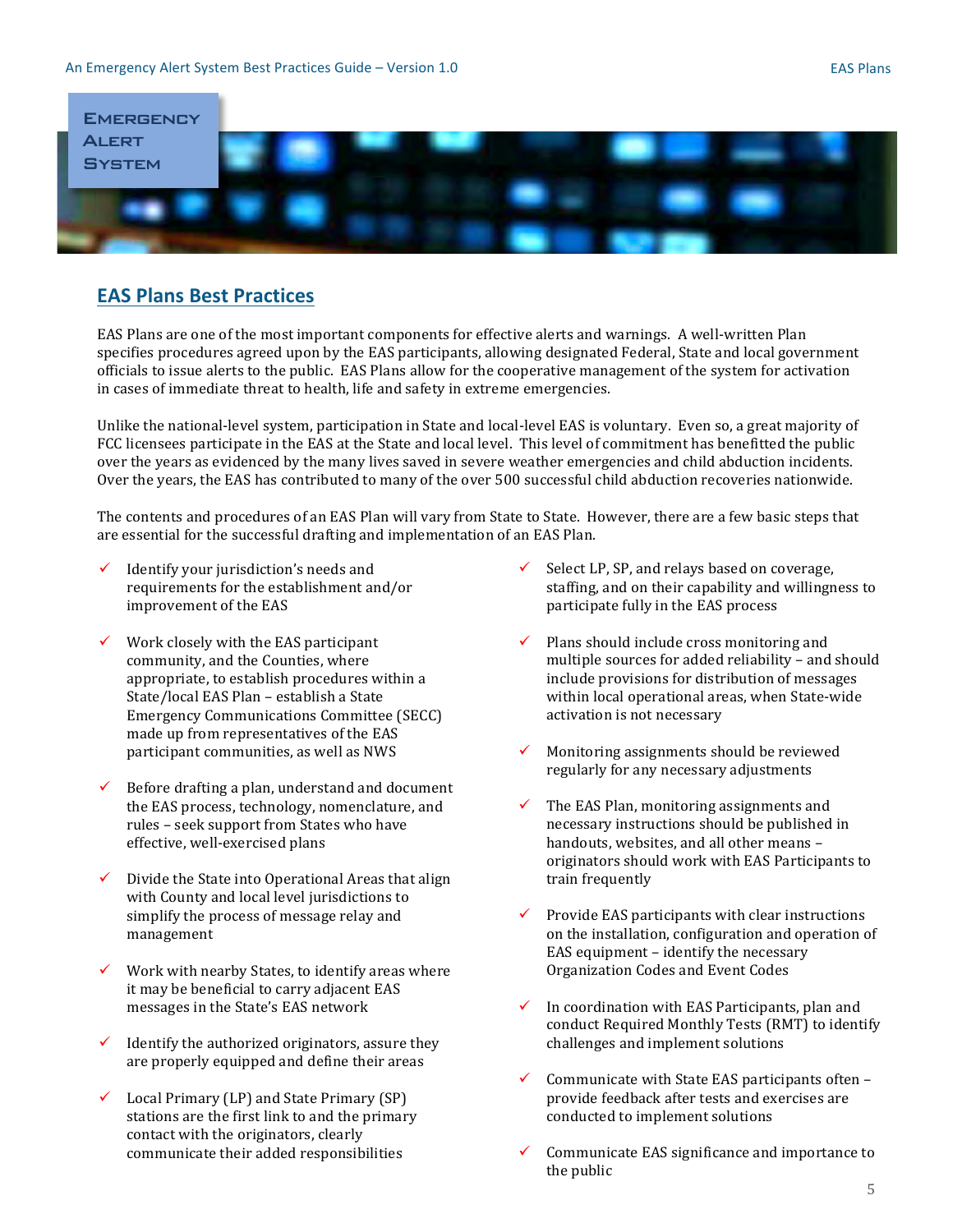### An Emergency Alert System Best Practices Guide – Version 1.0 Installation and Configuration - Monitoring



# **Installation and Configuration – Monitoring EAS Sources**

Most National Primary (NP), also known as Primary Entry Point (PEP) sources for the EAS are AM stations. AM stations offer specific coverage benefits due to the characteristics of ground wave propagation. At night, after sunset, changes in the ionosphere permit for sky wave propagation, which allows the signals to reach much farther from the transmitting location. AM reception, however, also introduces reception challenges. These challenges include, noise, distortion, and interference. FM signals are line of sight and cover smaller geographic areas than AM. The band is not subject to most of the reception issues found in AM. However, FM band signals may also present challenges in some situations. To ensure nominal reception of an EAS source on the AM and FM bands, it is important that EAS Participants follow best practices for signal reception.

Challenges to AM Reception

- Weak signals are the source of most AM reception issues. This is true for receivers that are farther away from the source, or when a suitable antenna is not used
- $\blacksquare$  Selection and use of low quality receivers for signal reception contribute to reception problems
- " Overloading this is caused mainly when a high-powered transmitter is in the same location as the receiving device
- $\blacksquare$  A long list of man-made and natural sources cause radio interference and reception problems. These sources include the following:
	- Atmospheric Interference lightning, fading, reflection, refraction, etc.
	- Electric Noise Sources light dimmers/switches, fluorescent ballasts, overhead power lines (worn or defective power line insulators), computers and other digital processing equipment, monitors and displays, electric motors (compressors, blowers, fans, etc.)
	- RF sources, such as cellular telephones, STL links, RPU equipment, and others may cause interference to AM reception

Challenges to FM Reception

- Weak signals contribute significantly to FM reception problems. This is also true for receivers that are far away from the source, or when a proper antenna is not used
- Use of low quality receivers as message source for EAS devices
- $\blacksquare$  Channel Interference this is caused, for example, when a distant and weaker signal is "over-powered" by a closer, more powerful signal on an adjacent channel
- Distorted Audio some sources of EAS messages may over process, or over modulate the audio and introduce distortion. This distortion may prevent EAS devices form decoding the AFSK tones

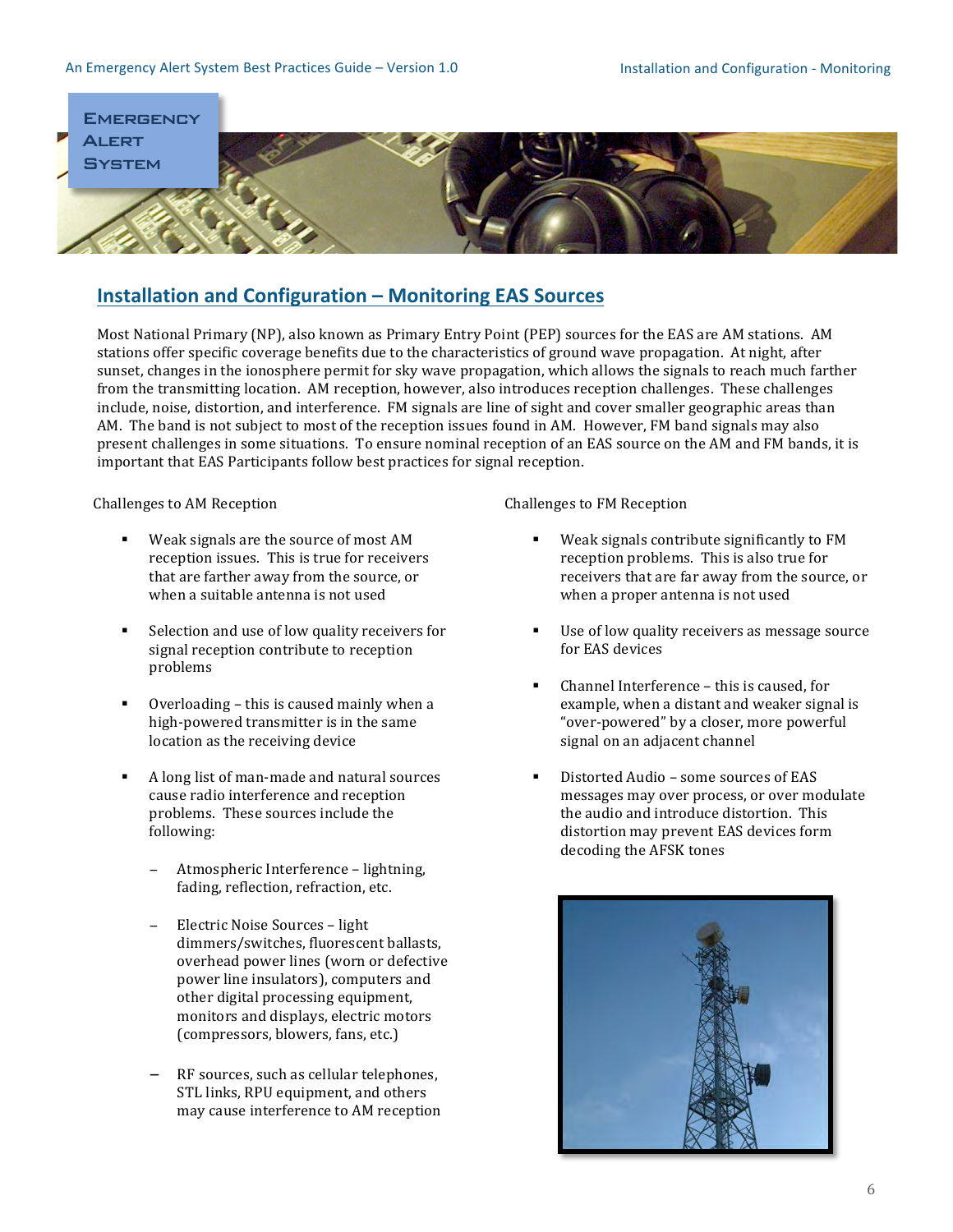### An Emergency Alert System Best Practices Guide – Version 1.0 **Installation and Configuration - Reception**



# **Installation and Configuration – Reception Best Practices**

It is important that EAS participants can receive a clear signal from their sources. This may be simple to achieve in locations where those sources are nearby. It can be significantly more challenging to receive these important EAS messages in remote locations, rural areas, and locations that are susceptible to interference from man-made or atmospheric sources.

The best practices listed are basic in nature to most broadcast engineers, however, many are often forgotten and have led to widespread challenges in observed State and Territorial EAS Tests.

# Antenna Selection and Installation

- Evaluate your signal acquisition needs and select an antenna suitable for the local conditions - mountainous areas, buildings and obstructions, high concentration of RF sources or noise, etc.
- $\checkmark$  Avoid placing antenna indoors and near sources of interference
- Whenever possible, make use of an exterior antenna for better performance. Select an antenna for the proper band and with nominal gain for your requirement
- Select an exterior directional antenna for locations with high station density
- For AM, a tuned whip or tuned loop antenna may prove useful
- $\checkmark$  Observe proper grounding and properly secure the antenna to minimize movement in high winds
- Use high-quality, low-loss coax to reduce signal loss and interference





### AM/FM/VHF Receivers and Tuners

- Select a high quality radio tuner with the following features:
	- Antenna Terminals Essential for reception. Choose a receiver/tuner with AM and FM antenna terminals. Select a receiver/tuner with balanced antenna terminals and use 75Ω coaxial cable to minimize interference
	- Sensitivity Choose a receiver/tuner with a low decibel femtowatt (dBf). This is a measure of how well the receiver/tuner picks up signals. The lower this measurement is, the better the sensitivity
	- Audio Out Interface A receiver/tuner with good audio output levels is desirable. Make sure to check the audio levels driving the monitor input of the EAS device for nominal levels and no distortion
	- Station Preset Memory A receiver/tuner with non-volatile memory presets is very helpful to prevent retuning source stations if power outages occur
- $\checkmark$  Select a tuner/receiver with non-volatile memory to preserve station/channel presets
- Observe good audio engineering practices by ensuring proper grounding, audio phasing, impedance, and levels.
- Use high-quality shielded audio cable between receiver/tuner and EAS device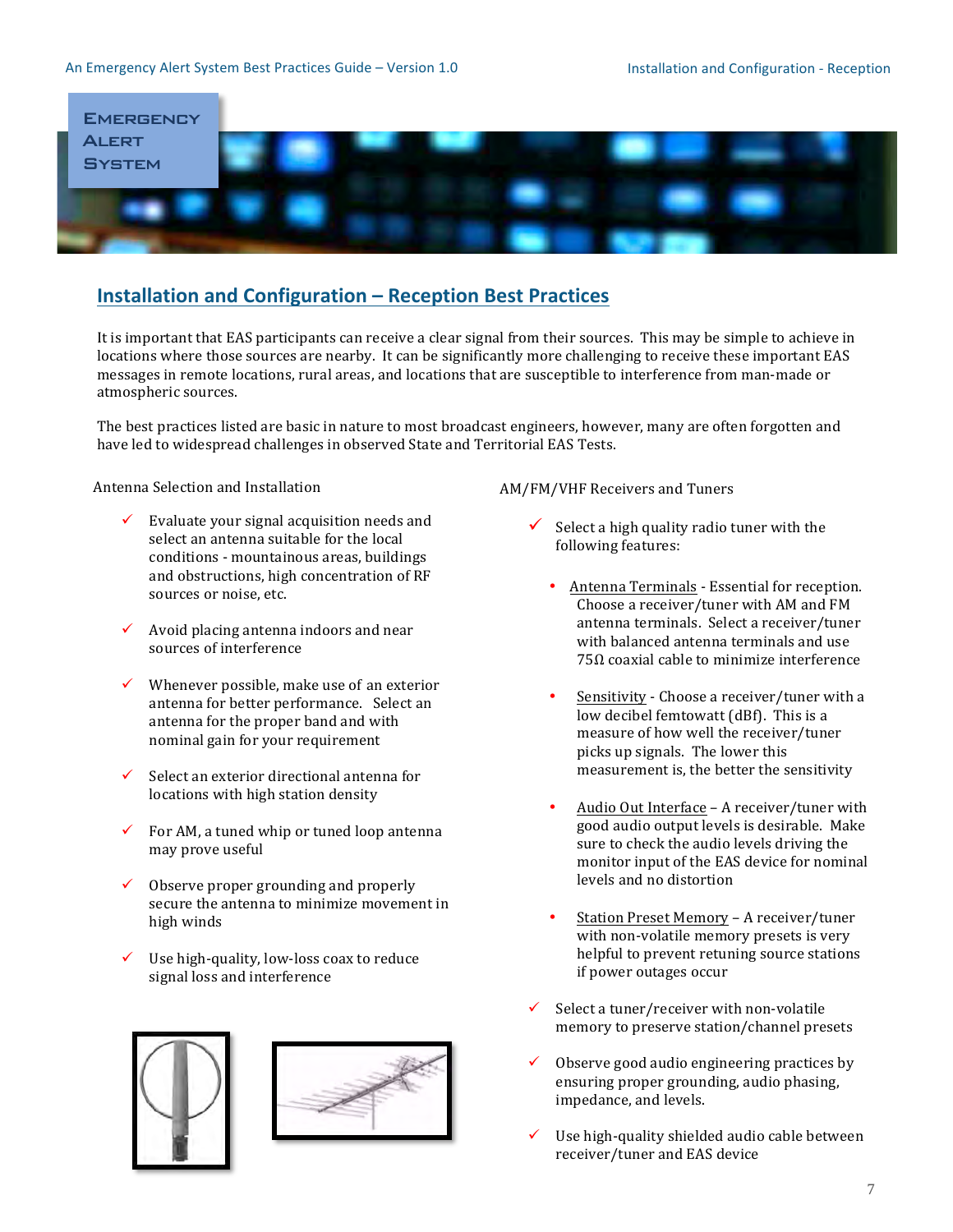#### An Emergency Alert System Best Practices Guide – Version 1.0 Installation and Configuration– EAS Devices



# **Installation and Configuration – EAS Devices Best Practices**

Understanding how to install and configure an EAS device is essential. EAS devices are installed in different locations, including radio stations, DTV stations, cable head ends, wireline service providers, and satellite facilities. There are significant differences between these types of locations and facilities; however, EAS device configuration is similar. Review and follow manufacturer instructions.

EAS Device Basic Installation and Configuration

- Select a location for the EAS device that is suitable for the type of operation desired. For manual operation, place the device near the operator position so that it is visible and audible
- $\checkmark$  Bench test the unit to make sure it was not damaged in shipping - check audio inputs and outputs, as necessary
- $\checkmark$  Install the unit in the desired location
- Connect EAS source monitor inputs as indicated in the State/local area EAS Plan – tune/select the frequencies or sources per the State EAS Plan
- Connect the output of the EAS device to your audio air chain – if the device requires an audio switch, connect per device instructions – properly ground connections and verify audio quality and amplitude
- Follow the manufacturer's instructions to configure the following items:
	- Configure your State and local area FIPS Code
	- Set the correct date, time and UTC offset/time zone, and daylight savings setting, as desired
	- Set station Originator Code (ORG) to "Broadcast or Cable"
	- Set call sign or identification code
- Set for Automatic or Manual forwarding if facility is unattended, set to Automatic
- Configure the appropriate event codes this is not required for an EAN, but is necessary for live codes and RMTs
- Adjust the audio inputs and outputs of the EAS device for best audio quality and amplitude
- If connecting to a crawl or character generator  $(CG)$ , test that the data is properly driving the generators – adjust the speed and timing of the crawl so that it is readable and set it to appear on screen for the duration of the EAS event – choose size and color for optimum readability
- If switching external equipment, verify that all necessary contact closures are operating properly and are activating ancillary equipment, as desired
- Conduct an RWT or RMT to verify that the system is operating properly along with all ancillary devices
- Monitor your EAS sources and let them know if you are not receiving RWTs or RMTs – inform them if there are problems with audio quality or amplitude
- Perform regular checks in between RWTs and RMTs to make sure equipment is operating properly
- Regularly review EAS logs and take action if tests are not received or conducted

Set attention tone duration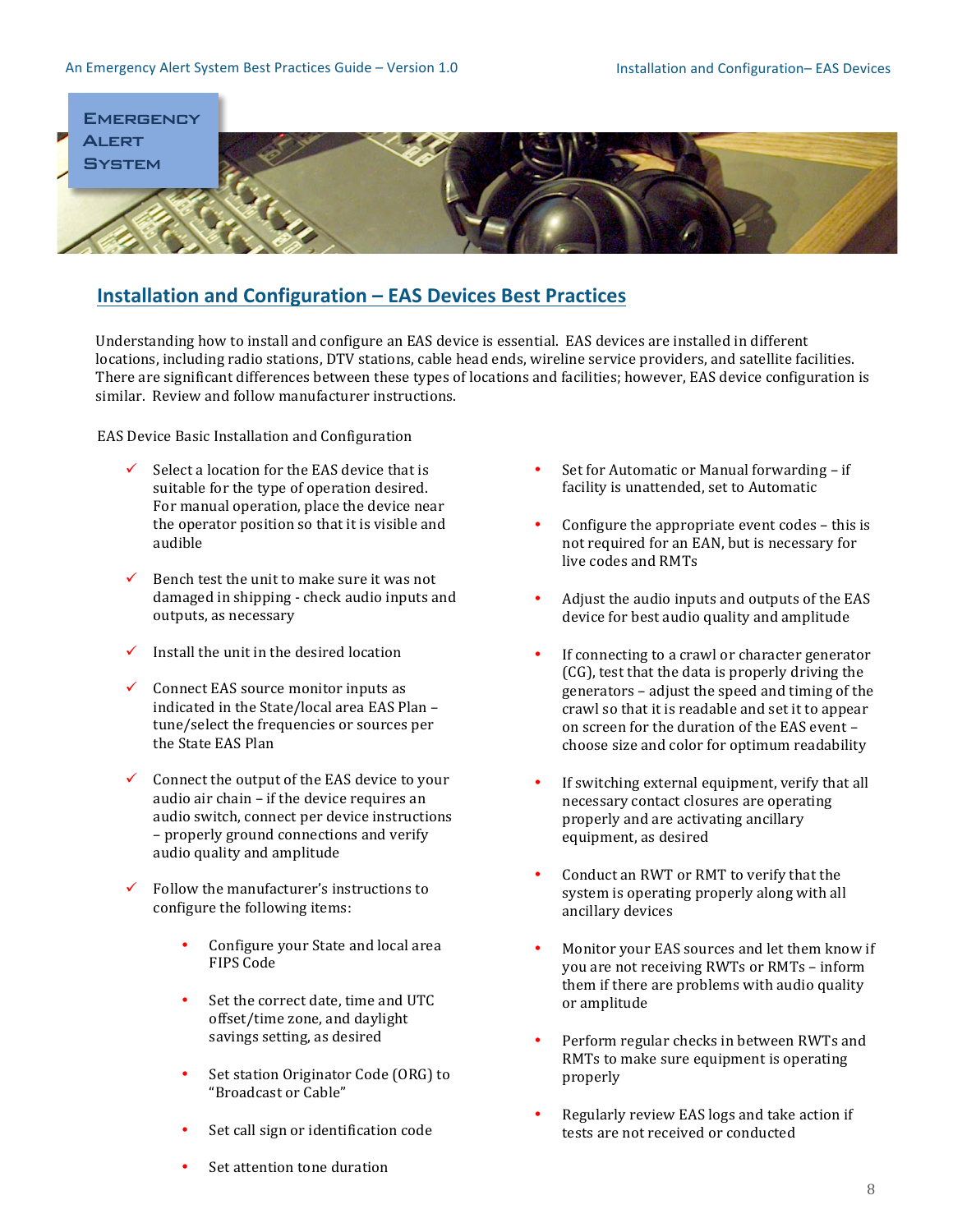### An Emergency Alert System Best Practices Guide – Version 1.0 Installation and Configuration – Quick Checklist



# **Installation and Configuration – Quick Checklist**

This checklist is designed to provide EAS participants with a basic guideline in preparation of the Nationwide EAS Test and to receive and relay day-to-day EAS messages. Several State EAS Plans provide a similar list as a guide for EAS participants.

# EAS Checklist

| PEP Station or Source        |
|------------------------------|
| EAS Monitoring Assignment #1 |
| EAS Monitoring Assignment #2 |
| EAS Monitoring Assignment #3 |
| EAS Monitoring Assignment #4 |

- $\checkmark$  EAS device is powered and fully functional
- $\checkmark$  Monitoring device or tuner is receiving the assigned source per the State EAS Plan
- $\checkmark$  Audio from the monitoring device is properly connected to the EAS device and quality is nominal
- $\checkmark$  EAS device has been properly configured
- $\leq$  EAS device is connected to the facility's air chain and is ready to broadcast alerts
- $\checkmark$  EAS device is set to Automatic relay
- $\checkmark$  EAS device is set to log alerts and tests
- $\checkmark$  Logs are filed, as required
- $\checkmark$  Facility personnel are trained in EAS procedures and device operations
- $\checkmark$  A copy of the State EAS Plan is available for reference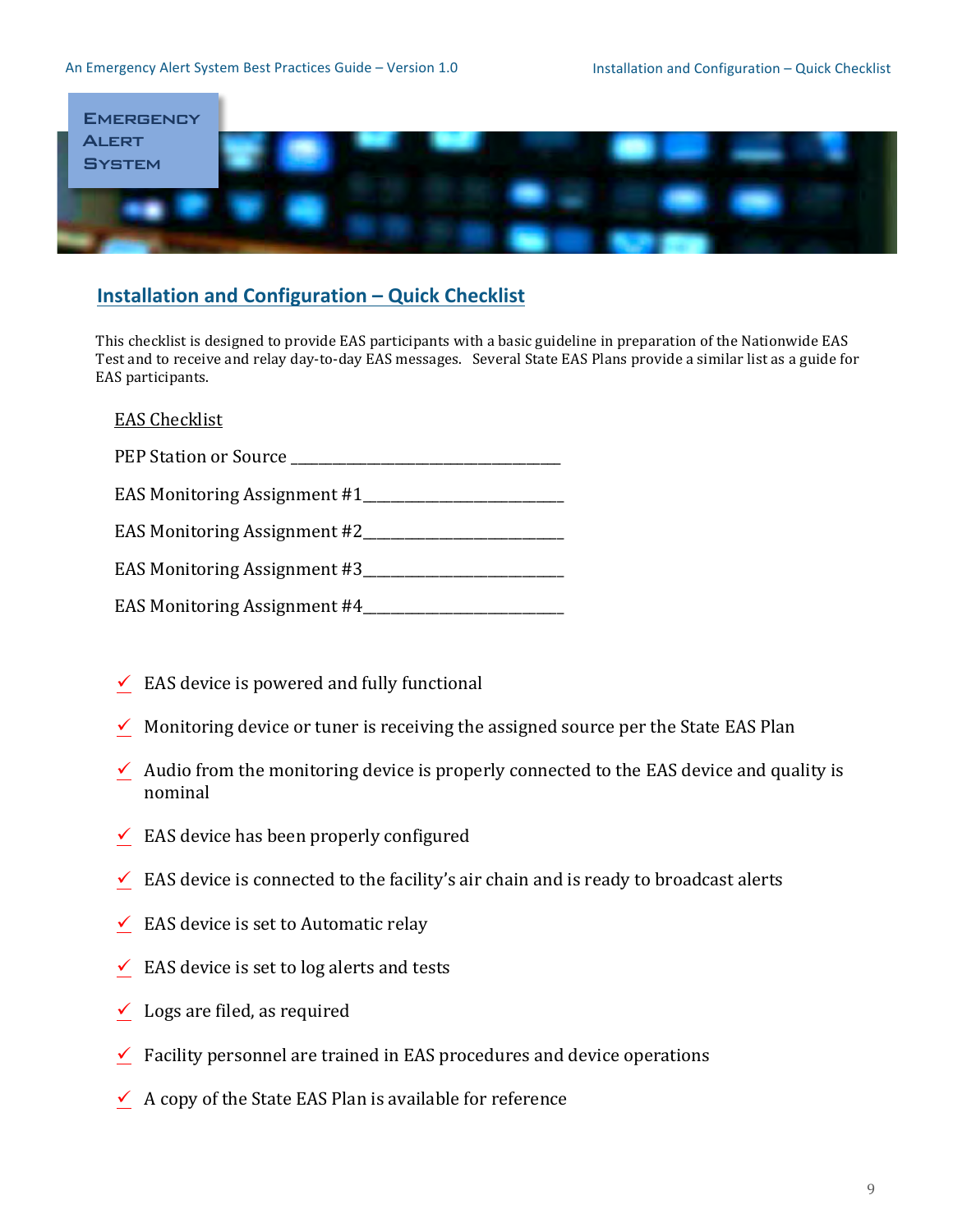

# **Installation and Configuration – Sample Diagrams**

This is a basic connection diagram for EAS devices in a radio environment. Connection and configuration diagrams are provided for reference and vary depending on application and devices used.

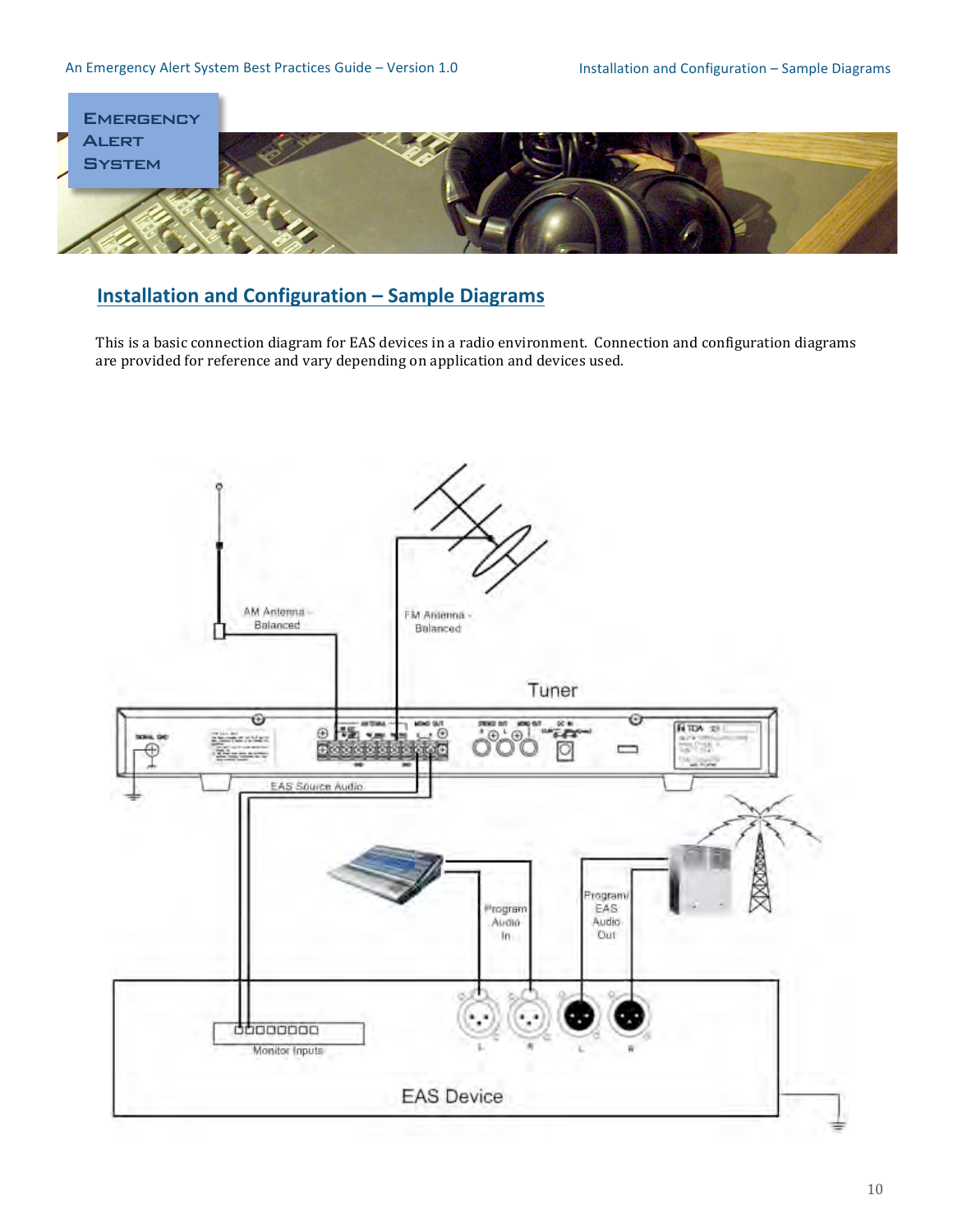### An Emergency Alert System Best Practices Guide – Version 1.0 Installation and Configuration – Sample Diagrams



# **Installation and Configuration – Sample Diagrams**

This is a basic connection diagram for EAS devices in a cable TV super head end environment using the force tune method. Connection and configuration diagrams are provided for reference and vary depending on application and devices used. Additional examples and diagrams will be made available in future revisions of this document.

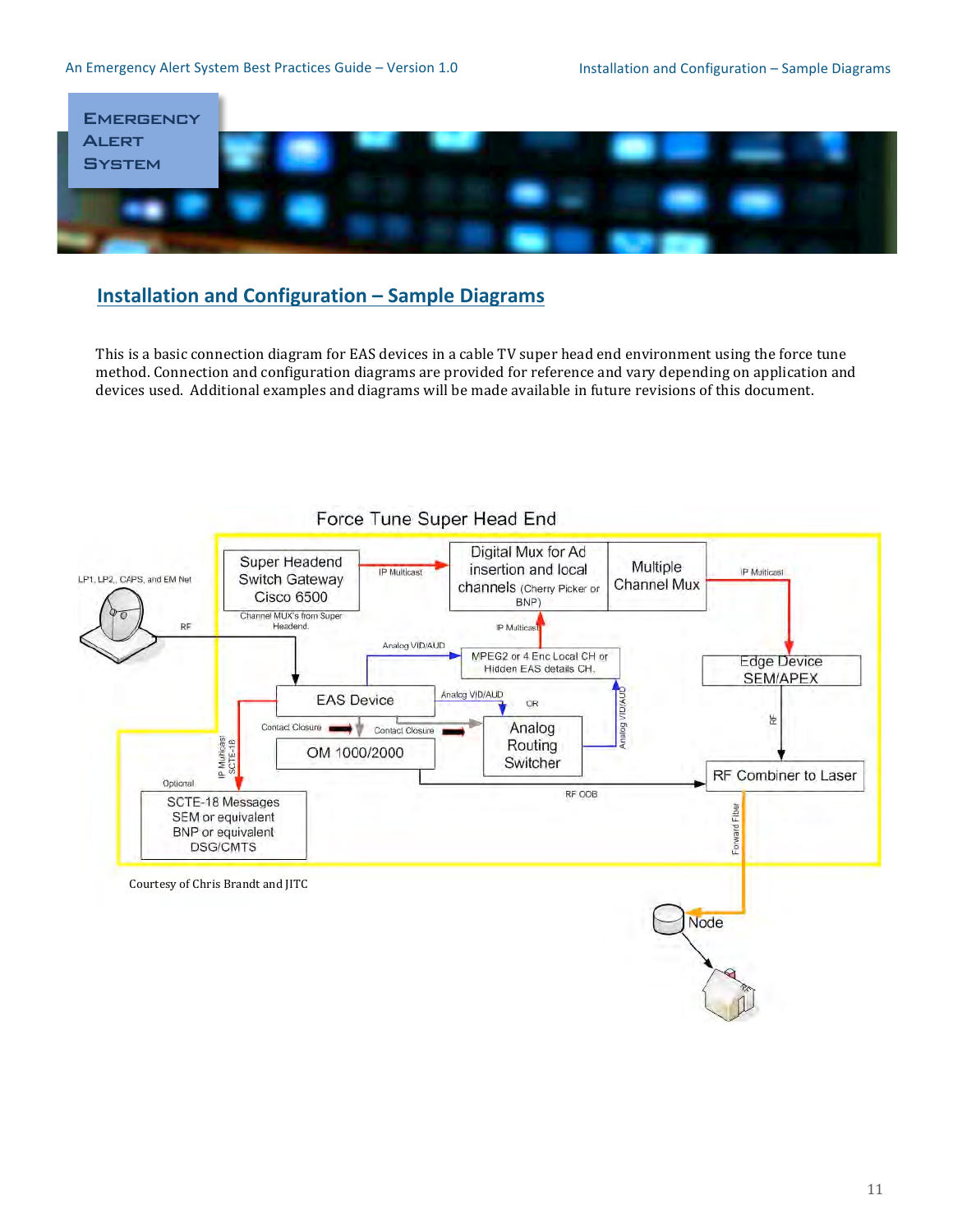### An Emergency Alert System Best Practices Guide – Version 1.0 Installation and Configuration – Sample Diagrams



# **Installation and Configuration – Sample Diagrams**

This is a basic connection diagram for EAS devices in a cable TV head end environment, using the force tuning method. Connection and configuration diagrams are provided for reference and vary depending on application and devices used. Additional examples and diagrams will be made available in future revisions of this document.

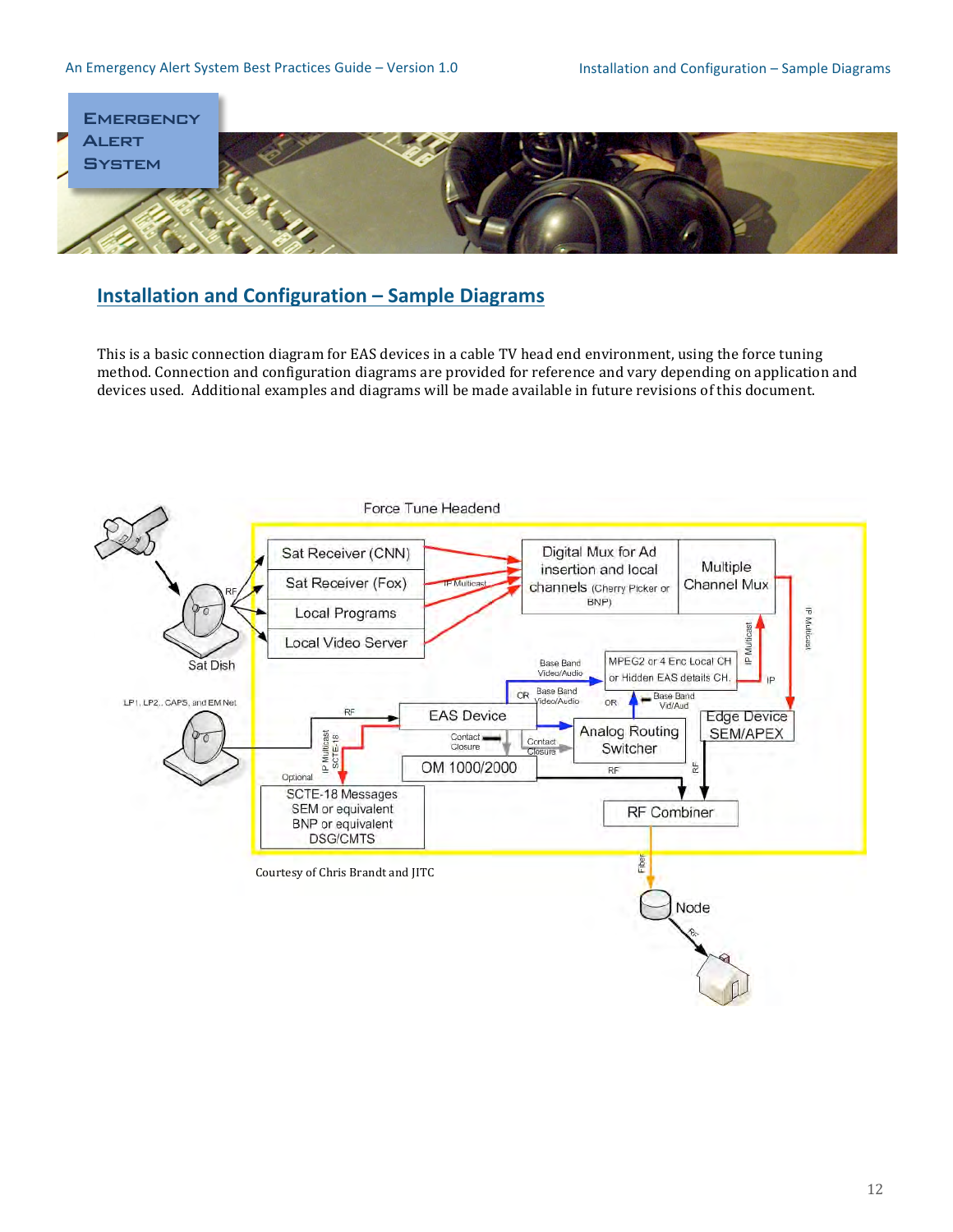# An Emergency Alert System Best Practices Guide – Version 1.0 Installation and Configuration – Sample Diagrams



# **Installation and Configuration – Sample Diagrams**

This is a basic connection diagram for EAS devices in a DTV environment. Connection and configuration diagrams are provided for reference and vary depending on application and devices used. Additional examples and diagrams will be made available in future revisions of this document.



Courtesy of George Markle, WNWO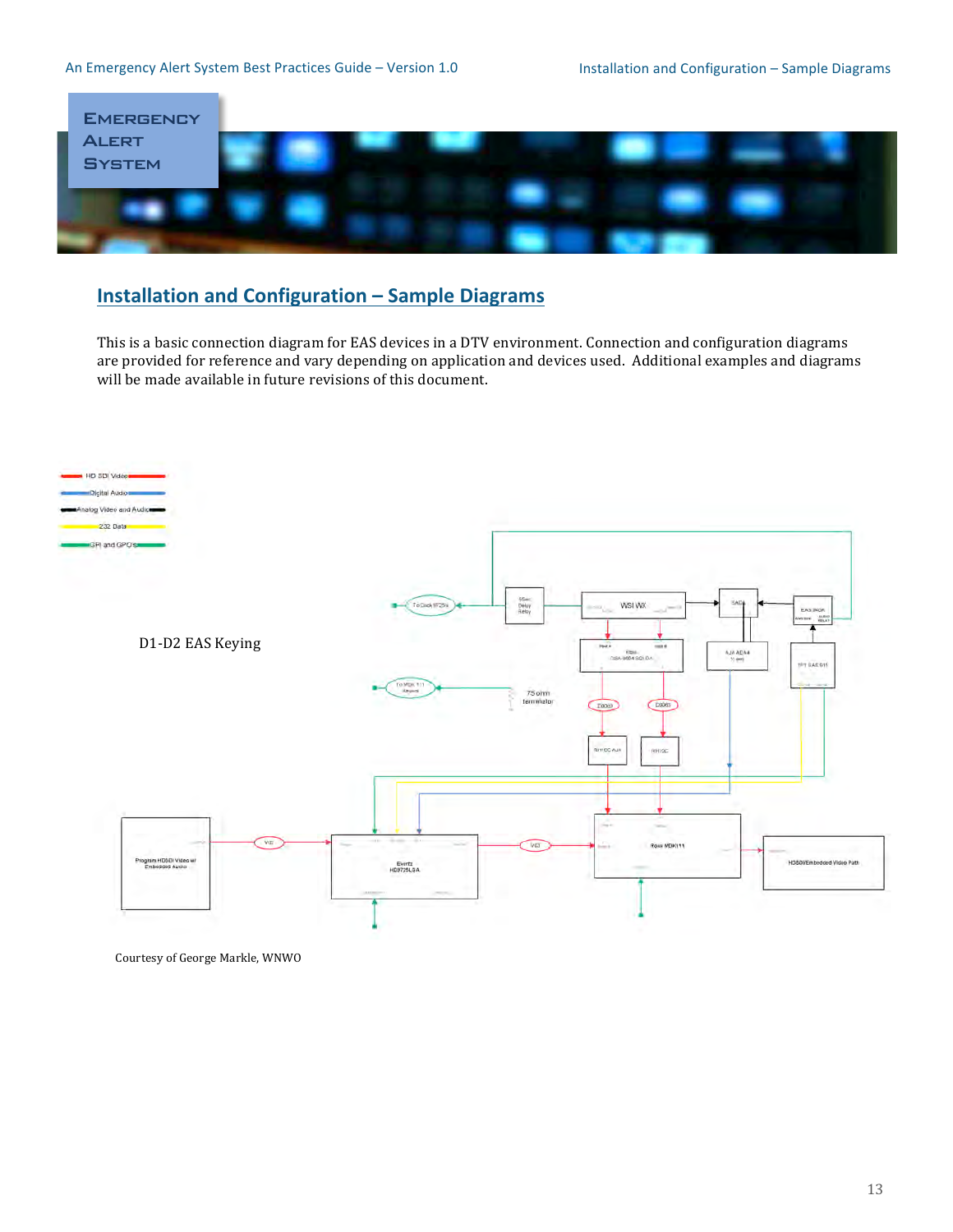

# **Installation and Configuration – Sample Diagrams**

This is a basic connection diagram for EAS devices in a DTV environment. Connection and configuration diagrams are provided for reference and vary depending on application and devices used. Additional examples and diagrams will be made available in future revisions of this document.

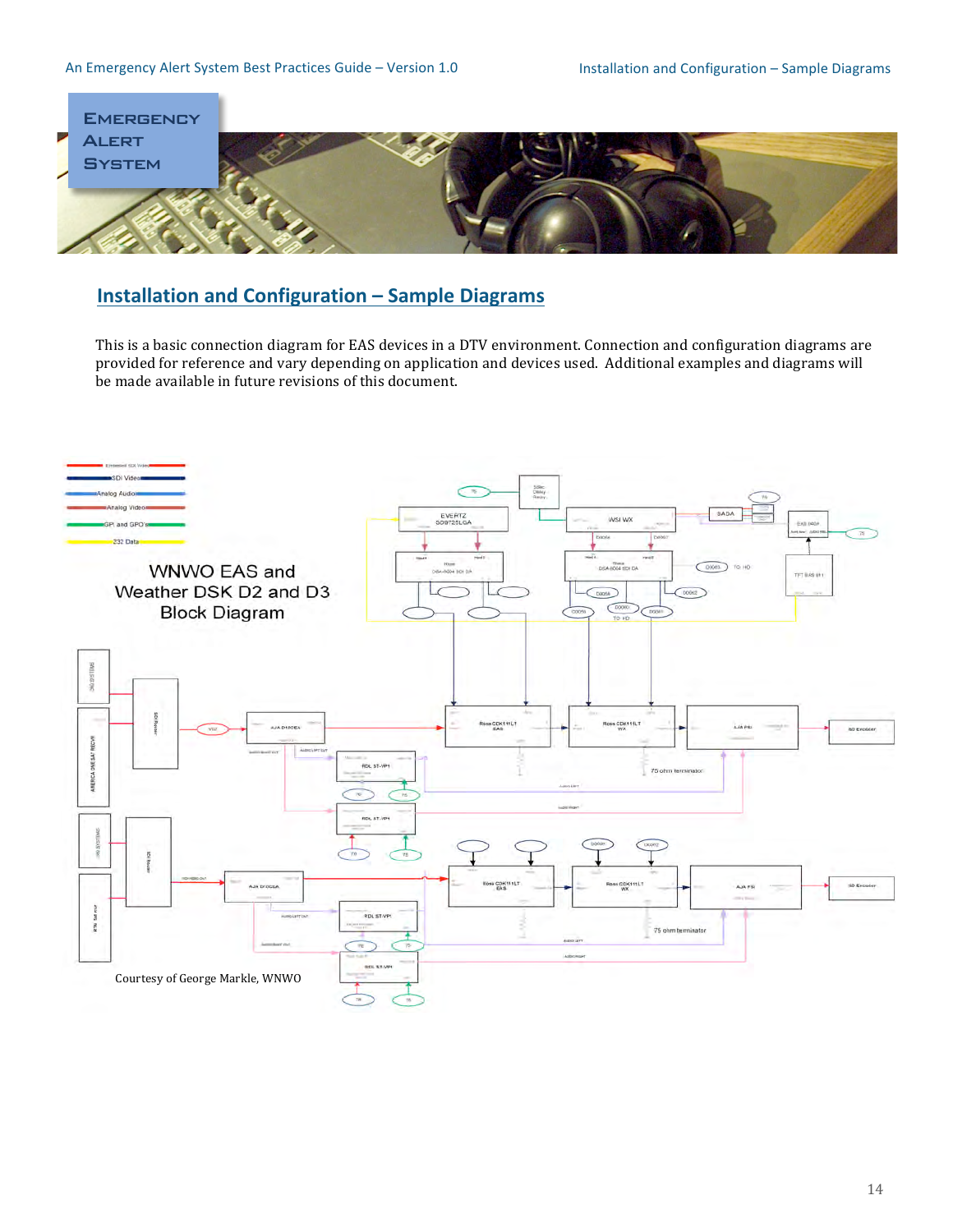#### An Emergency Alert System Best Practices Guide - Version 1.0



# **Glossary of Terms**

Audio Frequency Shift Keying (AFSK) - a digital data format that is represented in the frequency of an audio tone and an encoded signal for transmission over radio or telephone.

Best Practices - recognized industry standards and methods of correctly running businesses or providing services.

Control of Electromagnetic Radiation (CONELRAD) – Originally called the "Key Station System," the CONtrol of ELectromagnetic RADiation (CONELRAD) was established in August 1951. Participating stations tuned to 640 & 1240 kHz AM and initiated a special sequence and procedure designed to warn citizens.

Common Alerting Protocol (CAP) – is an eXtensible Markup Language (XML) standard adopted by the international standards-making body, the Organization for the Advancement of Structured Information Systems (OASIS). CAP will be used with the EAS to provide participants the capability to receive alerts via IP.

Emergency Broadcast System (EBS) – EBS was initiated to address the nation through audible alerts. It did not allow for targeted messaging. The system was upgraded in 1976 to provide for better and more accurate handling of alert receptions. Originally designed to provide the President with an expeditious method of communicating with the American Public, it was expanded for use during peacetime at state and local levels.

Emergency Alert System (EAS) – is a public alert and warning system that leverages the communications assets of EAS Participants (including terrestrial broadcasters, cable television systems, wireless cable systems, satellite digital audio radio service (SDARS) providers, direct broadcast satellite (DBS) services, and wireline video service providers) to allow the President of the United States the capability to address the American public during a national emergency. EAS messages-composed of 4 parts: Digitally encoded header; attention Signal; audio announcement; digitally encoded end-of-message marker.

Local Primary (LP) - radio stations that serve as key EAS monitoring sources for other stations. Each LP station must monitor other EAS message sources according to the individual state EAS plan.

National Primary (NP) – also known as Primary Entry Point Stations designated to relay national-level EAS messages. See Primary Entry Point Stations.

Primary Entry Point (PEP) Stations - private/commercial radio broadcast stations that cooperatively participate with FEMA to provide emergency alert and warning information to the public prior to, during, and after incidents and disasters. The FEMA PEPs also serve as the primary source of initial broadcast for a Presidential or national EAS message.

Required Monthly Test (RMT) – a once a month test of EAS capabilities originated by State Primary or Local Primary stations identified in the EAS Plan.

State Primary (SP) – radio stations that serve as the entry point for State messages, which can originate from the Governor or a designated representative.

State Relay (SR) - radio stations that serve as designated relay points for state and national EAS messages as set forth in each individual state EAS plan.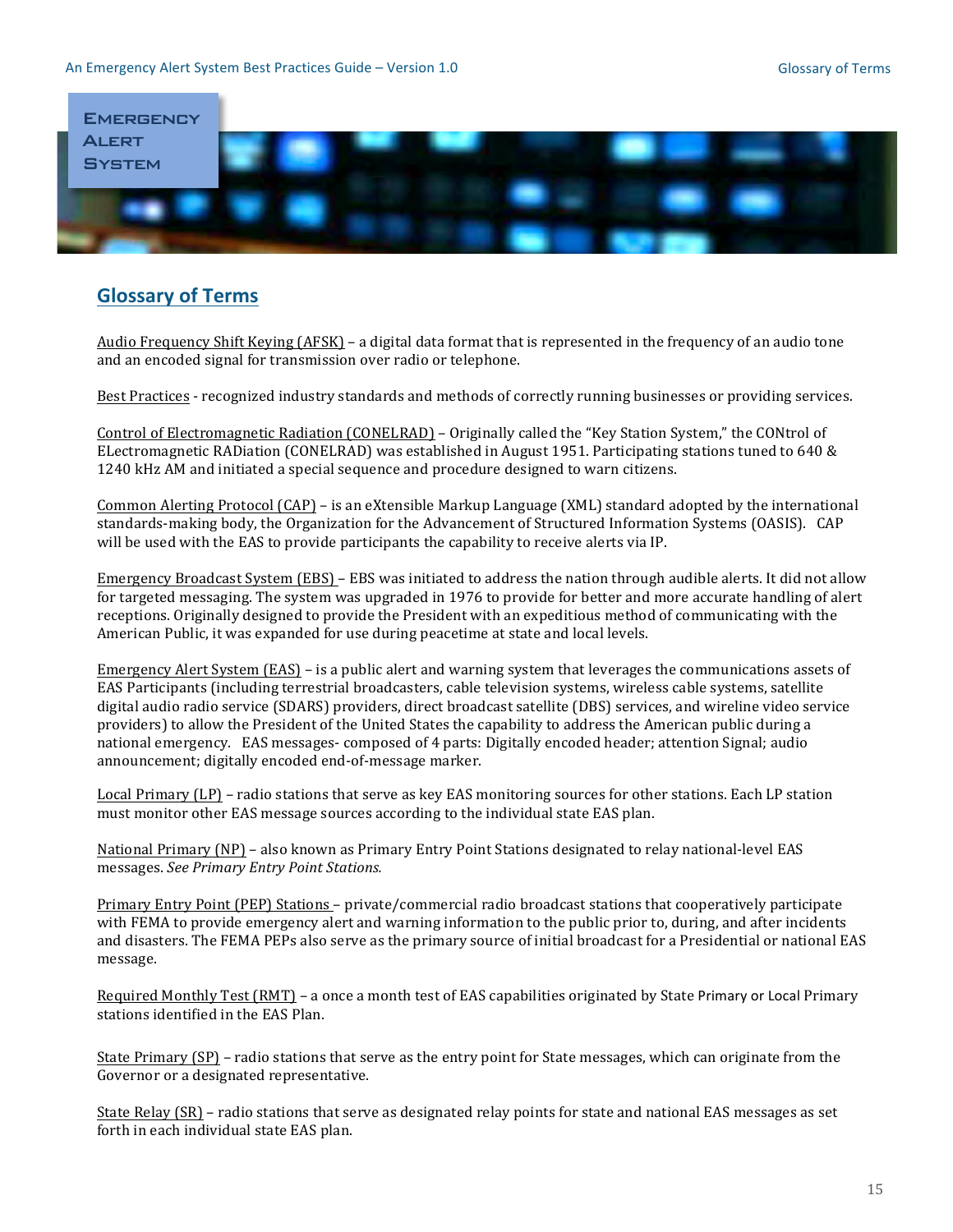

# **Acknowledgements**

Over the course of several months and with the strong support of industry throughout the many webinars, virtual roundtables, contributions to the idea sharing website, and the State-wide EAS Tests in Alaska, U.S. Virgin Islands, Puerto Rico, Nevada, and other areas, FEMA IPAWS was able to collect significant data and observations to inform the recommendations and best practices contained in the Emergency Alert System (EAS) Best Practices Guide. The first version of the Guide is a "getting back to basics" approach with an understanding that the system varies widely in use and complexity.

To form best practices, FEMA IPAWS considered and sought to document the diverse perspectives and viewpoints of the EAS Community. This Guide also acknowledges that the information contained in the first version can only evolve in parallel with frequent and multiple-level EAS testing and through the close partnership of the EAS community.

On behalf of the FEMA IPAWS Program Management Office, thank you to the EAS Community for their continued support:

> Federal Communications Commission (FCC) National Oceanic and Atmospheric Administration (NOAA) Society of Broadcast Engineers (SBE) Society of Cable Telecommunications Engineers (SCTE) American Cable Association (ACA) National Cable and Telecommunications Association (NCTA) Tennessee Association of Broadcasters (TAB) Washington Military Department Emergency Management Division (WMDEM) Primary Entry Point Administrative Council (PEPAC) National Association of Broadcasters (NAB) National Alliance of State Broadcasters Associations (NASBA) Broadcast Warning Working Group (BWWG) Texas Association of Broadcasters (TAB) Maine Association of Broadcasters (MAB) Michigan Association of Broadcasters (MAB) U.S. Virgin Islands Broadcasters U.S. Virgin Islands Territorial Emergency Management Agency (VITEMA) Ohio Broadcasters Association (OAB) Connecticut Broadcasters Association (CAB) North Carolina Emergency Management Division (NCEMD) North Carolina Broadcasters Association (NCBA) Puerto Rico Association of Broadcasters (PRAB) Puerto Rico Emergency Management Agency (PREMA) Alaska Broadcasters Association (ABA) NV Washoe County of Emergency Management International Association of Emergency Managers (IAEM) National Emergency Management Association (NEMA) Alaska Division of Homeland Security and Emergency Management (ADHS & EM) Nevada Broadcasters Association (NVBA) Other State Broadcaster Associations and Emergency Management Agencies A National Dialogue on the Emergency Alert System Website Community Members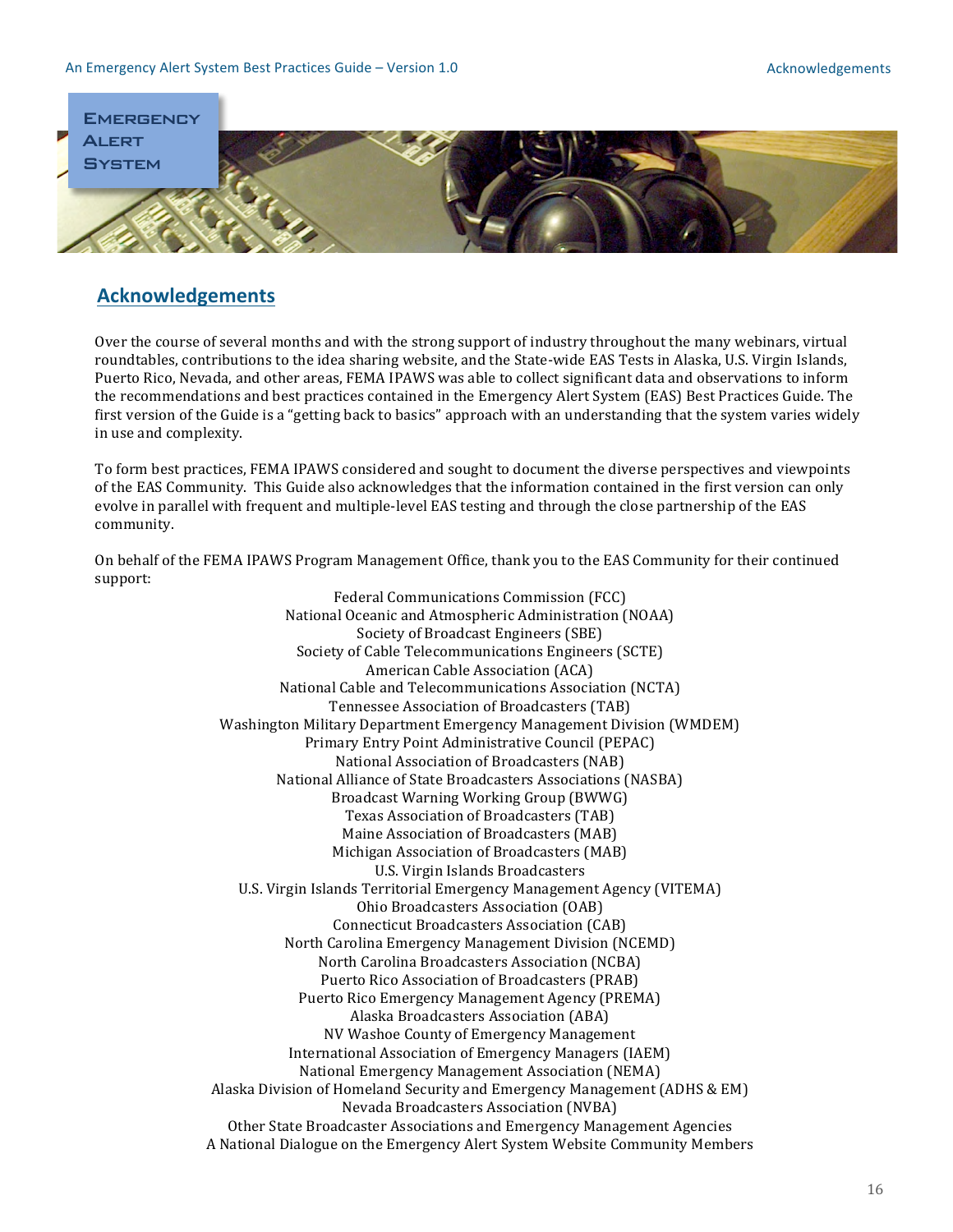

# **EAS Device Appendix - Read This First!**

The following appendix includes basic EAS setup information for sample devices tested at the IPAWS Test Laboratory located at the Joint Interoperability Test Command (JITC). The tests were conducted to verify receipt and relay of an EAN by commonly used EAS devices. This information is provided for reference only and specific instructions may vary depending on model and software/firmware versions. It is recommended that all EAS participants review their product manuals or contact their equipment manufacturer for questions and detailed configuration information. All EAS devices are required to receive and relay an EAN per FCC rules.

The instructions in this appendix assume that the EAS devices are already installed. If a new device is being installed, refer to the manufacturers' installation instructions.

If your device is not included in this Appendix, refer to your manual or contact the device manufacturer for more information.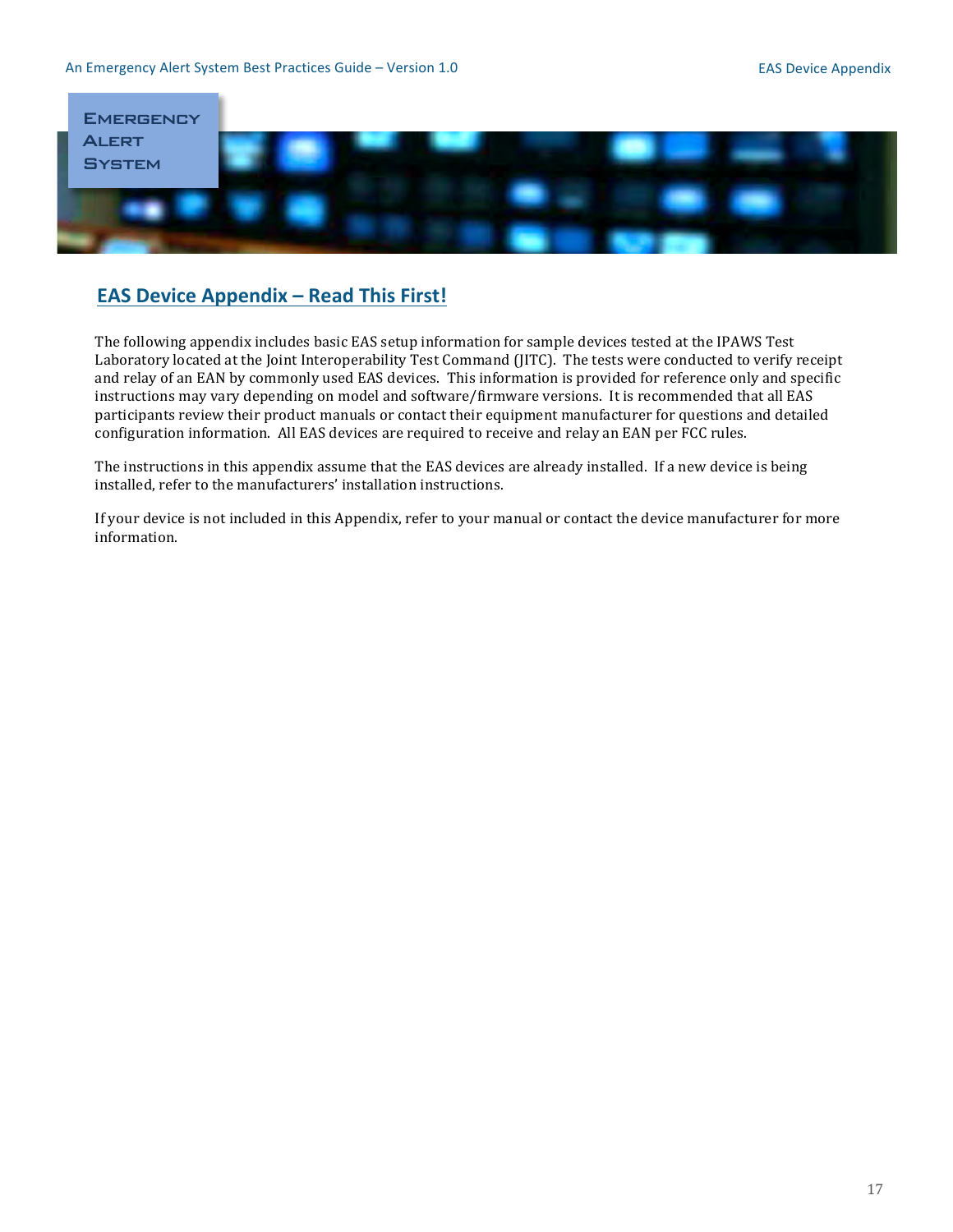

# **EAS Device Appendix – Burk**

The following instructions provide minimum required setup and configuration for the Burk Technology EAS, v. 1.15. Please consult the manufacturer's user manual for detailed configuration instructions (http://www.burk.com/Support/Eas.aspx).\$



### Select the Origination code:

- Press the down arrow on the Ready Menu to navigate to Item No. 7 System Setup
- Press Enter
- Enter System Password (default 111)
- Press the down arrow on the System Setup Menu to navigate to Item No. 4 Set Station Info
- Press Enter
- Select 1 Set Station ORG
- Press Enter
- Press the up and down arrows to navigate to the Org code "EAS Broadcast Station" Broadcast Station"
- Select Enter to accept changes

#### Select the station Location:

- Press the down arrow on the Ready Menu to navigate to Item No. 7 System Setup
- Press Enter
- Enter System Password (default 111)
- Press the down arrow on the System Setup Menu to navigate to Item No. 4 Set Station Info
- Press Enter
- Press the down arrow on the Set Station Info Menu to navigate to Item No. 2 Set Station Loc
- Press Enter
- Input the FIPS code using the keypad
- Select Enter to accept changes

# Set Date & Time:

- Press the down arrow on the Ready Menu to navigate to Item No. 7 System Setup
- Press Enter
- Enter System Password (default 111)
- Press the down arrow on the System Setup Menu to navigate to Item No. 3 Set Date/Info
- Press Enter
- Select 1 Current Date/Time
- Press Enter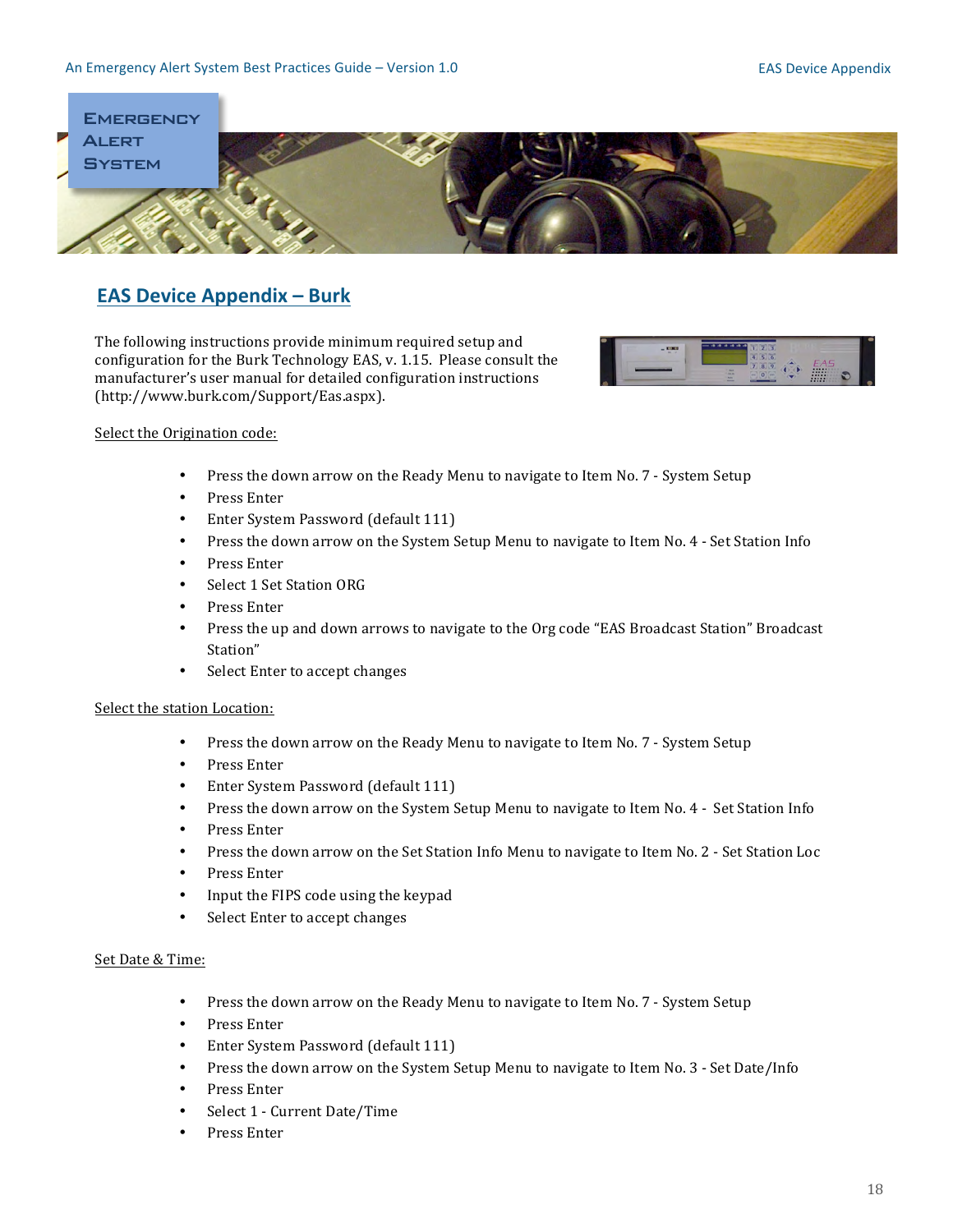

# **EAS Device Appendix – Burk (Continued)**

- To adjust the date and time use the left and right arrows to move to different fields and the up and down arrows to change the fields
- Select Enter to accept changes

# Set Time Zone

- Press the down arrow on the Ready Menu to navigate to Item No. 7 System Setup
- Press Enter
- Enter System Password (default 111)
- Press the down arrow on the System Setup Menu to navigate to Item No. 3 Set Date/Info
- Press Enter
- Press the down arrow on the Set Date/Time Menu to navigate to Item No. 2 Set Time Zone
- Press Enter
- To adjust the time zone use the up & down arrows to find the appropriate time zone
- Select Enter to accept changes

#### Set Daylight Savings

- Press the down arrow on the Ready Menu to navigate to Item No. 7 System Setup
- Press Enter
- Enter System Password (default 111)
- Press the down arrow on the System Setup Menu to navigate to Item No 3 Set Date/Info
- Press Enter
- Press the down arrow on the Set Date/Time Menu to navigate to Item No. 3 Set DST Flag
- Press Enter
- Press the right arrow to turn daylight savings on or off
- Select Enter to accept changes.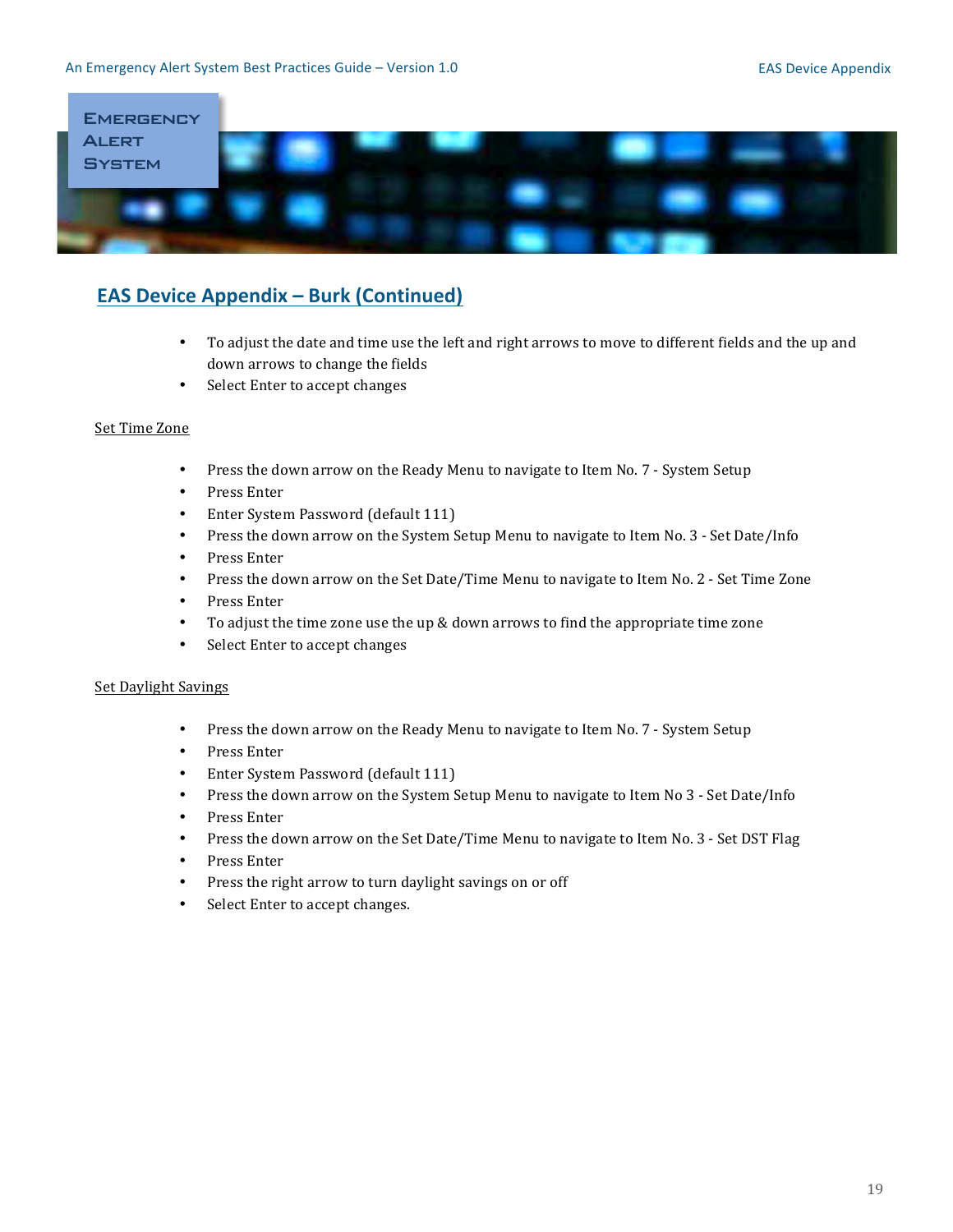### An Emergency Alert System Best Practices Guide - Version 1.0



# **EAS Device Appendix - DASDEC II**

The following instructions provide minimum required setup and configuration for the DASDEC II, Model DASDEDC-1EN, v.1.8-6k. Please consult the manufacturer's user manual for detailed configuration instructions and updates.



These instructions are subject to change, as system updates are made available.

Go to http://www.digitalalertsystems.com/datasheets\_manuals.html for the product manual.

# SETUP/CONFIGURATION:

When boot up completes the DASDEC will be at a root  $(\#)$  prompt.

Direct Login Using the attached Keyboard, Mouse, and Monitor:

- $\bullet$ At the root prompt enter: root (default administrator account), press enter
- Password: dasdec1 (default password), press enter  $\bullet$
- At the prompt enter: startx, press enter.
- A windows interface will appear with several icons.  $\bullet$
- Double click on the DASDEC II Firefox icon  $\bullet$
- Click Start New Session radio button
- The DASDEC Server Login window appears
- $\bullet$ User Name: Admin (default account name)
- Password: dasdec (default password)  $\bullet$

# Access the DASDEC Via Network:

Remote access can be achieved once the DASDEC II has been turned on after being connected to network access as follows:

- $\bullet$ Observe the front panel LED display of the DASDEC for an IP address
- At a computer connected on the network, open a network browser (Internet Explorer or Firefox)  $\bullet$
- Enter the DASDEC IP address in the browser window  $\bullet$
- The DASDEC Server Login window appears
- $\bullet$ User Name: Admin (default account name)
- Password: dasdec (default password)
- $\bullet$ It is recommended the user check the software version and License Keys the first time the system is powered up.
- $\bullet$ The DASDEC II version will appear in the right panel of the display underlined to indicate a link to additional information.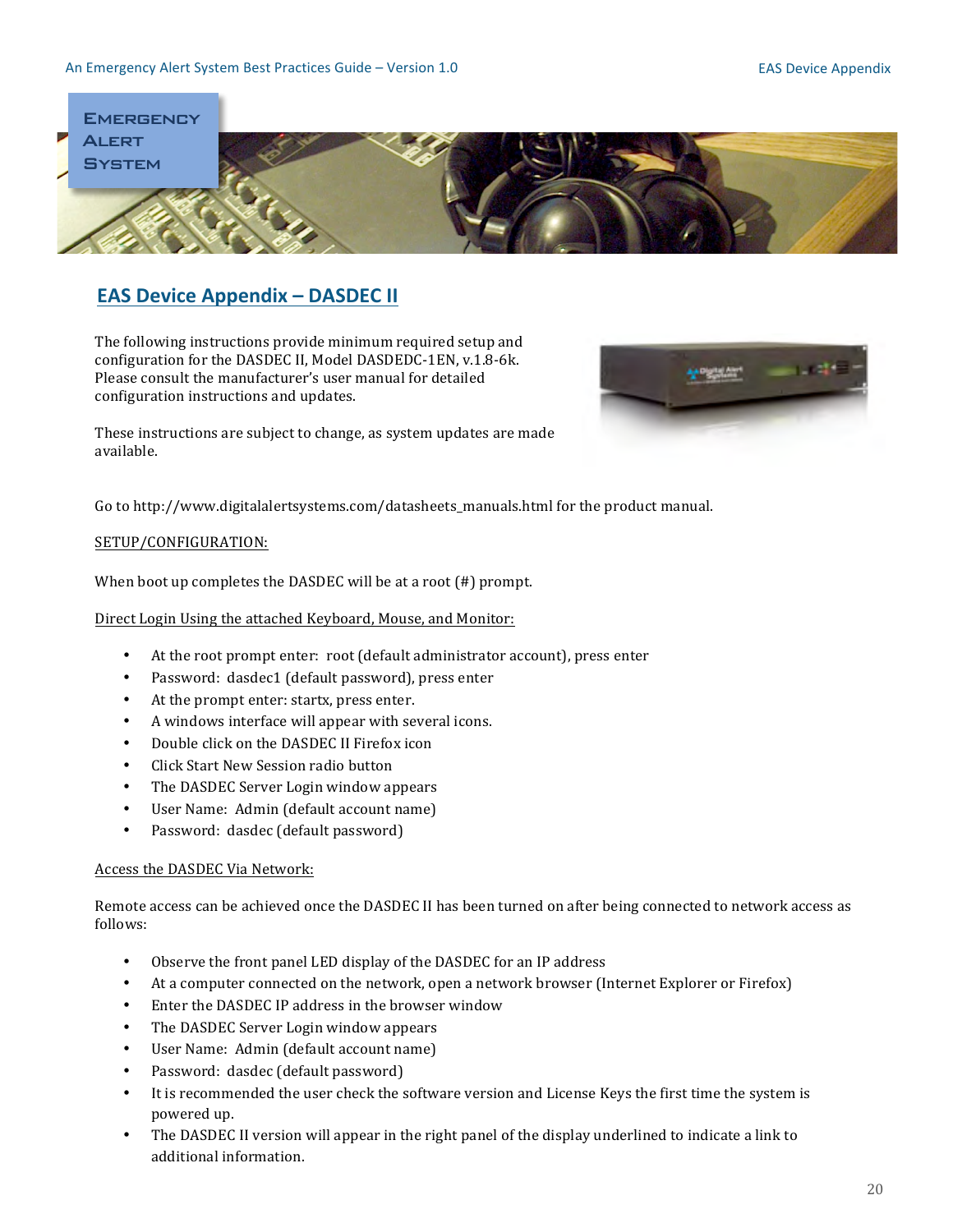

# **EAS Device Appendix - DASDEC II (Continued)**

- $\bullet$ Clicking on the Version number (e.g., Software Version 1.8-6k) will display the version release date.
- Select Setup tab at the top of the page  $\bullet$
- Click Server radio button
- $\bullet$ Click Upgrade tab
- Verify the current DASDEC server software version on this tab  $\bullet$
- $\bullet$ Select Setup tab at the top of the page
- Click the Server radio button if not already in this window  $\bullet$
- Click on the Main/License tab  $\bullet$
- $\bullet$ Verify the License Key configuration for the DASDEC (Usable License Keys will be green. Unusable License Keys will be red). Ensure all of the capabilities that are required or desired are green.

# Set FIPS Code:

- $\bullet$ Click Setup tab
- Click Encoder radio button  $\bullet$
- Select General tab  $\blacksquare$
- Scroll down to Configure Available FIPS for Encoder Alert Origination Interfaces
- Select the State for FIPS Code from States pull-down menu  $\bullet$
- Select the Counties from the Counties pull-down menu  $\bullet$
- Click Add
- Selected Counties will appear in the window to the right
- $\bullet$ Click Decoder Radio Button
- Select Forwarding tab
- Scroll down to Configure FIPS Code Filters for Decoder Auto-Forwarding & Manual Forwarding Blocking:
	- If "Allow All FIPS Code" is checked, all alerts with a FIPS code will be auto forwarded
	- $\bullet$ If "Allow All FIPS Code" is not checked State and County(s) will need to be selected for auto forwarding. This will require the below steps to be executed:
		- o Select a State in the "Choose FIPS State" pull down menu
		- Select ALL (000) or the desired county in the "Choose FIPS Counties" pull down menu
		- $\circ$  Click the ADD button to the right of the Choose FIPS State to add the selections to the Current Decoder Auto-Forwarded FIPS window

# Set Call Letters:

- Click Setup tab  $\bullet$
- Click Encoder radio button  $\bullet$
- Enter Station Call Letters in the EAS Station ID field
- A red box with a link to EAS Station ID field for Forwarding will appear.
- If the red box did not appear the following steps are necessary:
	- o Remaining in the Setup tab, click Decoder Radio Button
	- o Enter Station Call Letters in the Forwarding EAS Station ID field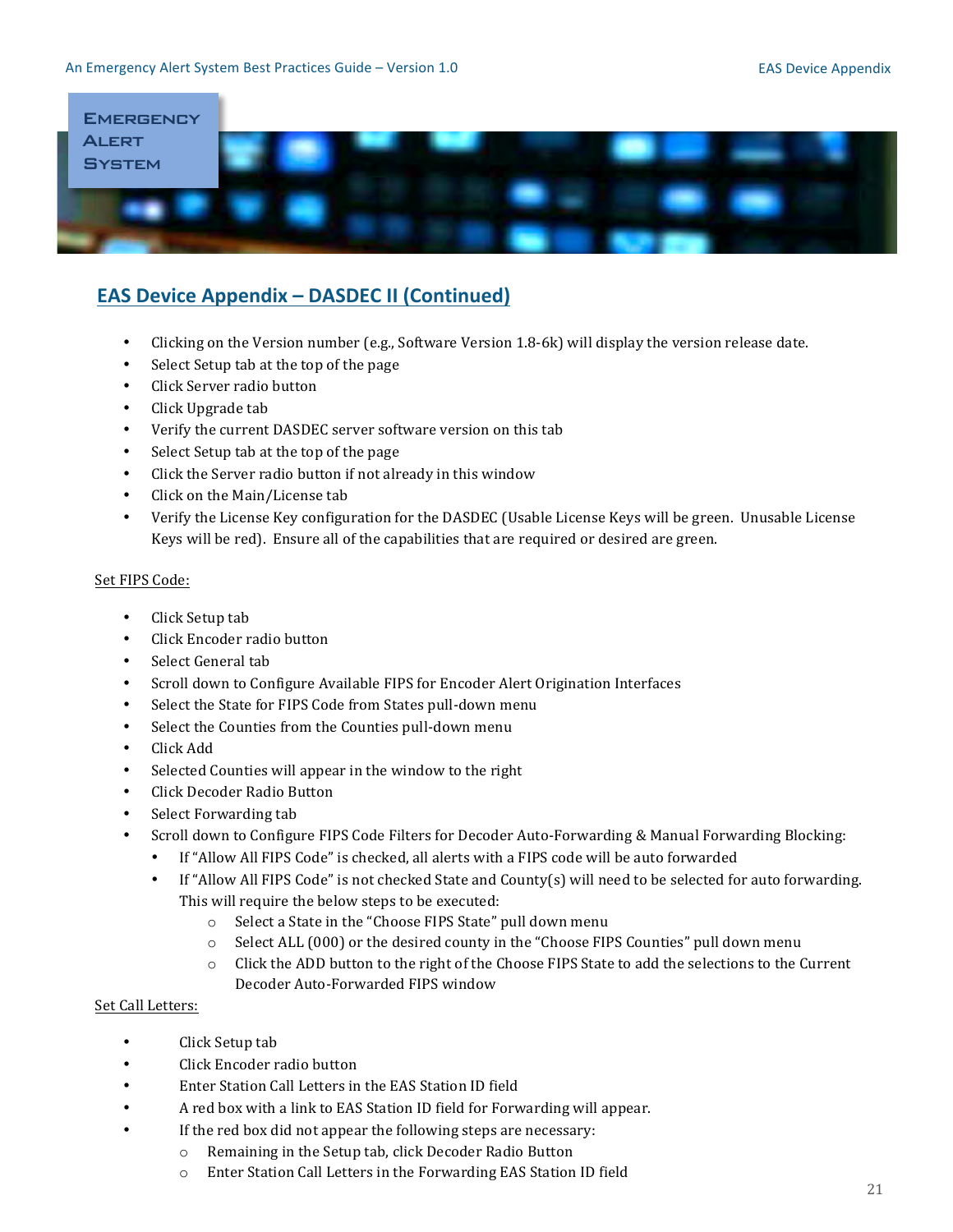

# **EAS Device Appendix - DASDEC II (Continued)**

# Set Time:

- Click Setup tab
- Click Time radio button
- Set Current Date and Time using pull down menus in "Date and Time" fields
- Choose Time Zone from the "Server Time Zone" pull-down menu
- Click Submit Date/Time/Timezone Changes
- The user may be forced to log back in to the DASDEC user interface.

### Set Internal Radio Tuner Mode and Frequency:

- If internal radio tuners are enabled on your DASDEC II, Select the Encoder radio button, then select the Radio Tuners tab. The radio frequencies should be in accordance with local monitoring assignments per your State EAS Plan.
- In the first radio turner (1) select FM, AM, or NOAA Weather Radio. Repeat this step for the second (2) and third (3) radio tuners.
- Enter the desired monitor frequency in the field immediately below the FM/AM/NOAA Weather Radio selection. Repeat this step for the second  $(2)$  and third  $(3)$  radio tuners.

A standard DASDEC II will run two EAS decoder channels from the Main audio device and two from the Auxiliary Audio device. It will decode EAS out of the box, once the Master license key is valid.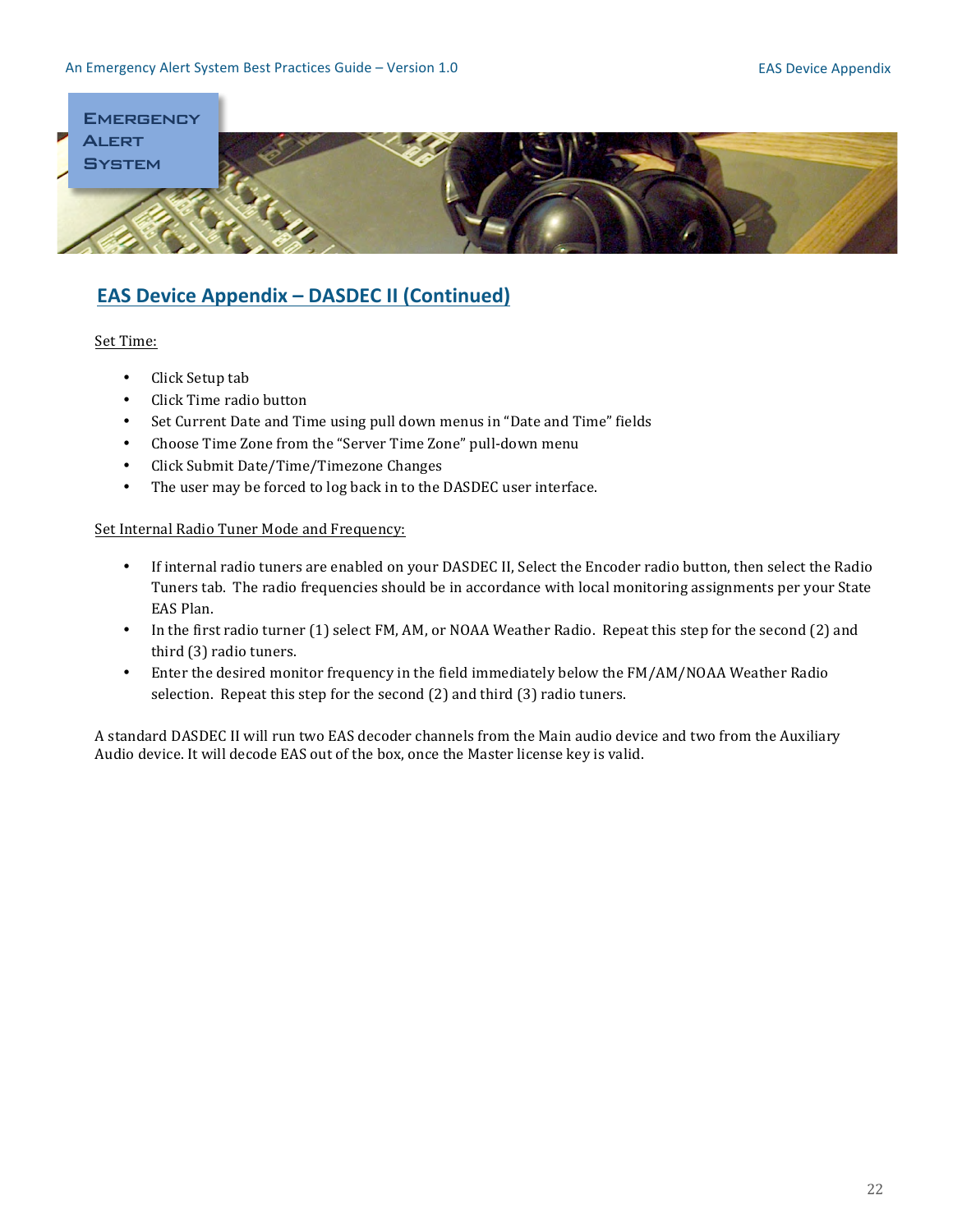

# **EAS Device Appendix – Gorman-Redlich**

The following instructions provide minimum required setup and configuration to receive an Emergency Action Notification using the Gorman-Redlich (GR) EAS-1CG, software version 20.7. Please note that GR devices are configured by the manufacturer at the time of consumer order. The following instructions will allow you to confirm your GR settings.



These instructions are subject to change as system updates are made available. Go to http://www.gormanredlich.com/downloads.html for the product manual.

#### Confirm Software Version:

• Via the front panel

#### Set Audio Input Level:

- Select Menu
- Enter technician passcode: 2345 (default)
- Scroll to "Set Input Level" select enter
- Select channel (factory default is  $5$ )
- Select exit when finished

### Set Monitoring Sources:

- Select Menu
- Enter technician passcode: 2345 (default)<br>• Scroll to "Set Scanning"
- Scroll to "Set Scanning"
- Select the amount of inputs to scan in accordance with your State EAS Plan.
- $\bullet$  Select exit when finished

### Set Date & Time:

- Select Menu
- Enter technician passcode: 2345 (default)
- Scroll to "Set Time/Date"
- Confirm correct date and time
- Adjust using the up or down arrows, press enter to select different field
- Select exit when finished

### Set Time Zone:

- Select Menu
- Enter technician passcode: 2345 (default)
- Scroll to "Station Setup" select enter
- Scroll to "Station Time Zone"
- Use arrows to adjust time zone
- Select exit when finished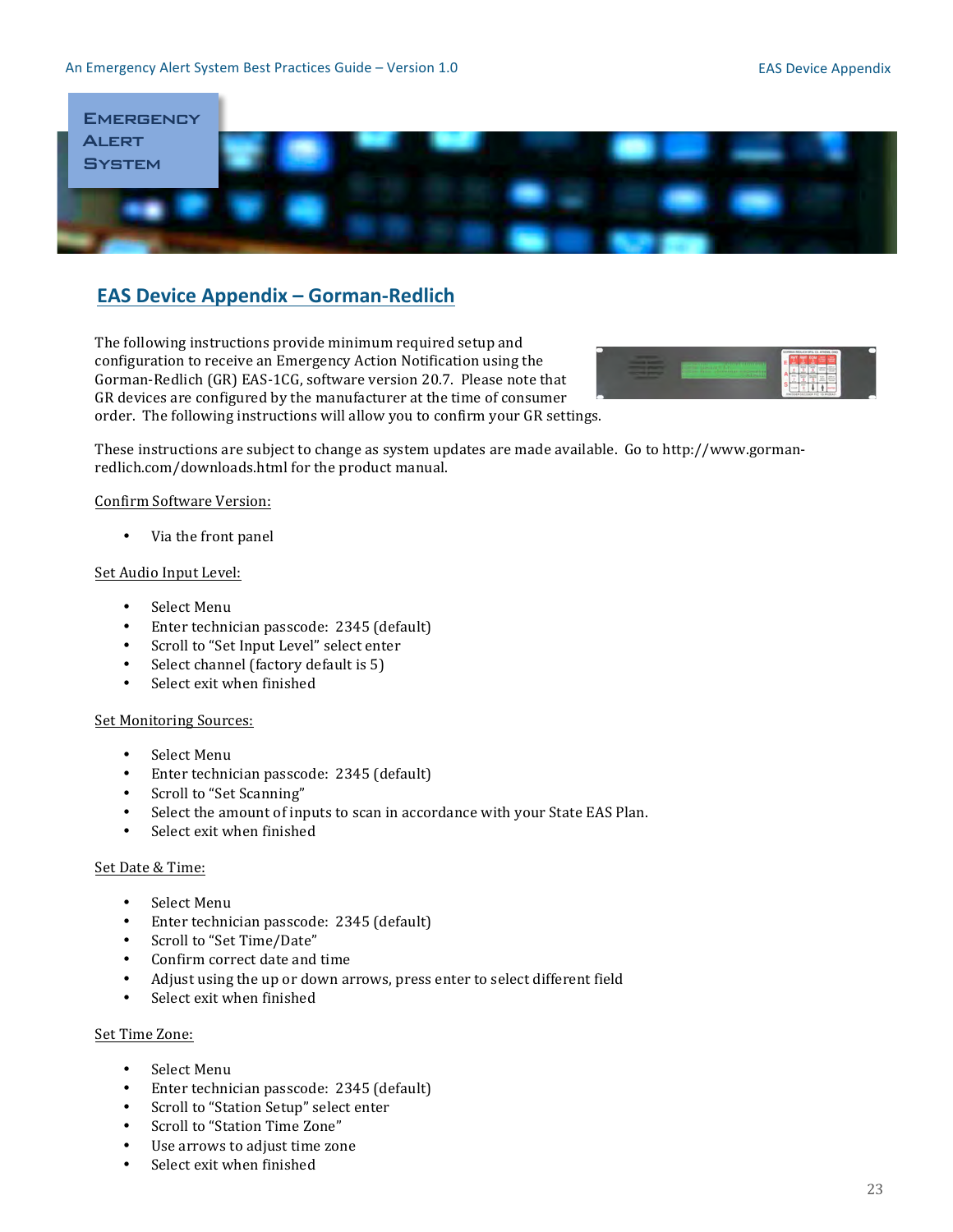

# **EAS Device Appendix - Gorman-Redlich (Continued)**

# Set Daylight Savings Time:

- Select Menu
- Enter technician passcode: 2345 (default)
- Scroll to "Station Setup" select enter
- Scroll to "Daylight Time"
- Use arrows to adjust
- Select exit when finished

# Set Call Letters:

- $\bullet$  Select Menu
- Enter technician passcode: 2345 (default)
- Scroll to "Station Setup"
- Scroll to "Call Letter Entry" to confirm call letters
- To amend, press the correct letter, then press 1, 2, or 3. If you need a number then you would press 4 as the second button. For example, for the letter "B" press 1 then 2; for the number "1" press 1 then 4
- Select exit when finished

# Set Originator Code:

- Select Menu
- Enter technician passcode: 2345 (default)
- Scroll to "Station Setup" select enter
- Scroll to "Originator Code"
- Use arrows to adjust, if necessary
- Select exit when finished

# Set County:

- Select Menu
- Enter technician passcode: 2345 (default)
- Scroll to "Station Setup" select enter
- Scroll to "County Entry"
- Please consult Section X:8 of the User's Manual for county codes
- Select exit when finished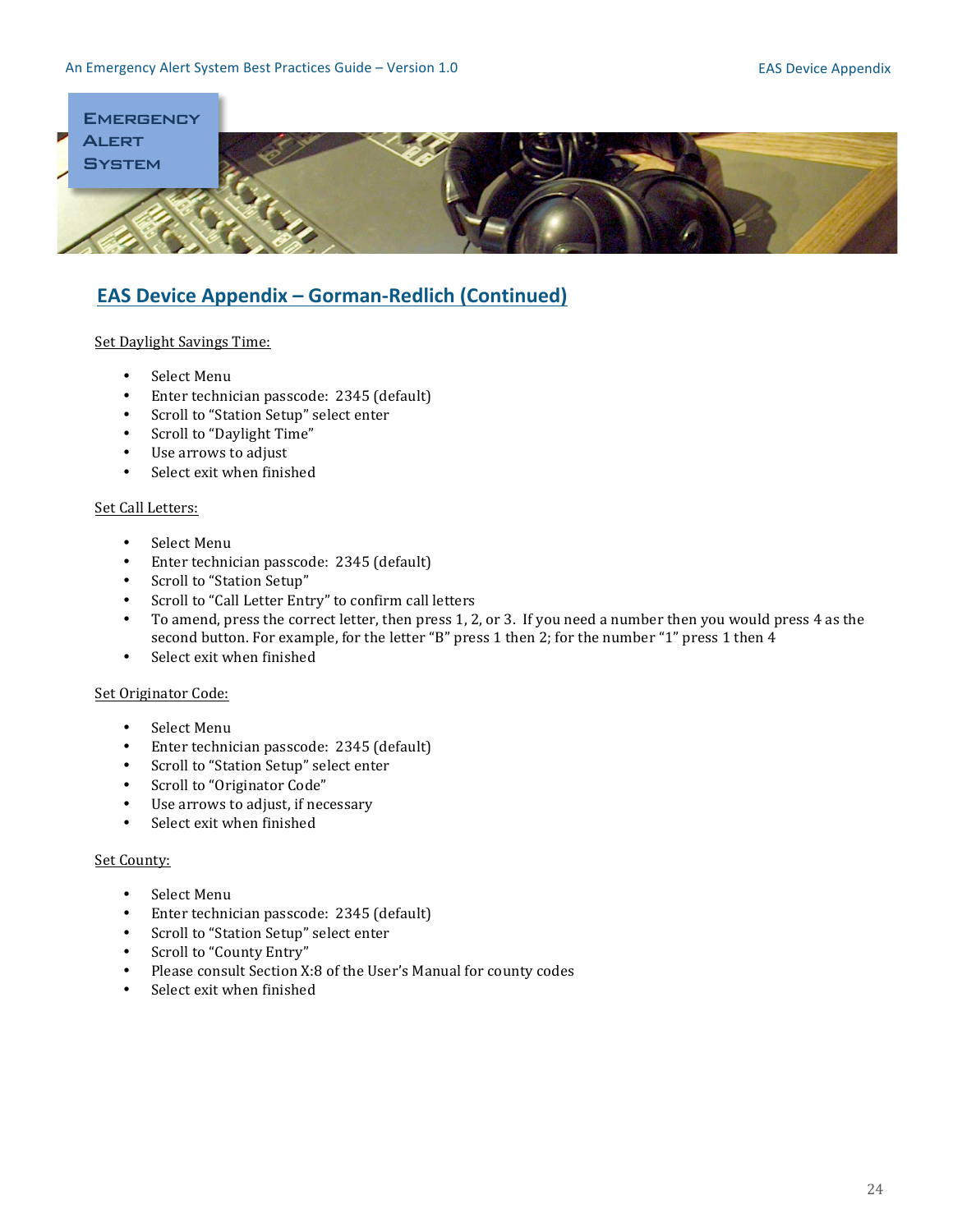### An Emergency Alert System Best Practices Guide - Version 1.0



# **EAS Device Appendix - Sage Model 1822**

The following instructions provide minimum required setup and configuration for the SAGE 1822, firmware 6.1 A. Please consult the manufacturer's user manual at http://www.sagealertingsystems.com/support-manuals.htm for detailed configuration instructions. In particular, review Sage's National Test document at www.sagealertingsystems.com/SB\_002.pdf.



Use of a serial port and the ENDECSET program is recommended to ensure that your Sage EAS ENDEC model 1822 is set properly.

Please Note: These instructions are subject to change as system updates are made available.

#### **Set Monitoring Sources:**

- Select Menu
- $\bullet$ Scroll down 5 times to \*Config, Press Enter
- $\bullet$ Scroll down 29 times to Scan Select, press Enter
- Password: 1111 (default)
- $\bullet$ Scan Mon 1, Yes or No?
- Select Yes for monitoring inputs to be enabled  $\bullet$
- $\bullet$ Press Next to go to Mon 2, so on
- $\bullet$ Press Done when finished

#### Set Call Letters:

- **Select MENU**
- $\bullet$ Scroll down to \*Config, Press Enter
- Scroll down to Call Sign, Press Enter
- Enter Password (default is 1111)
- Set station call letters by selecting curs, up or down arrow
- Select Done

# Set Org Code:

- **Select MENU**  $\bullet$
- Scroll down to \*Config, Press Enter
- Scroll to Originator, Press Enter  $\bullet$
- Enter Password (default is 1111)  $\bullet$
- Select Broadcast or Cable as the originator

#### Set Time:

- **Select MENU**
- $\bullet$  . Scroll down 13 times to \*Date/Time, press Enter
- $\bullet$ UTC Offset based on time zone (the ENDEC uses positive numbers for these offsets, see below), press Enter
- Enter Password: 1111 (default)  $\bullet$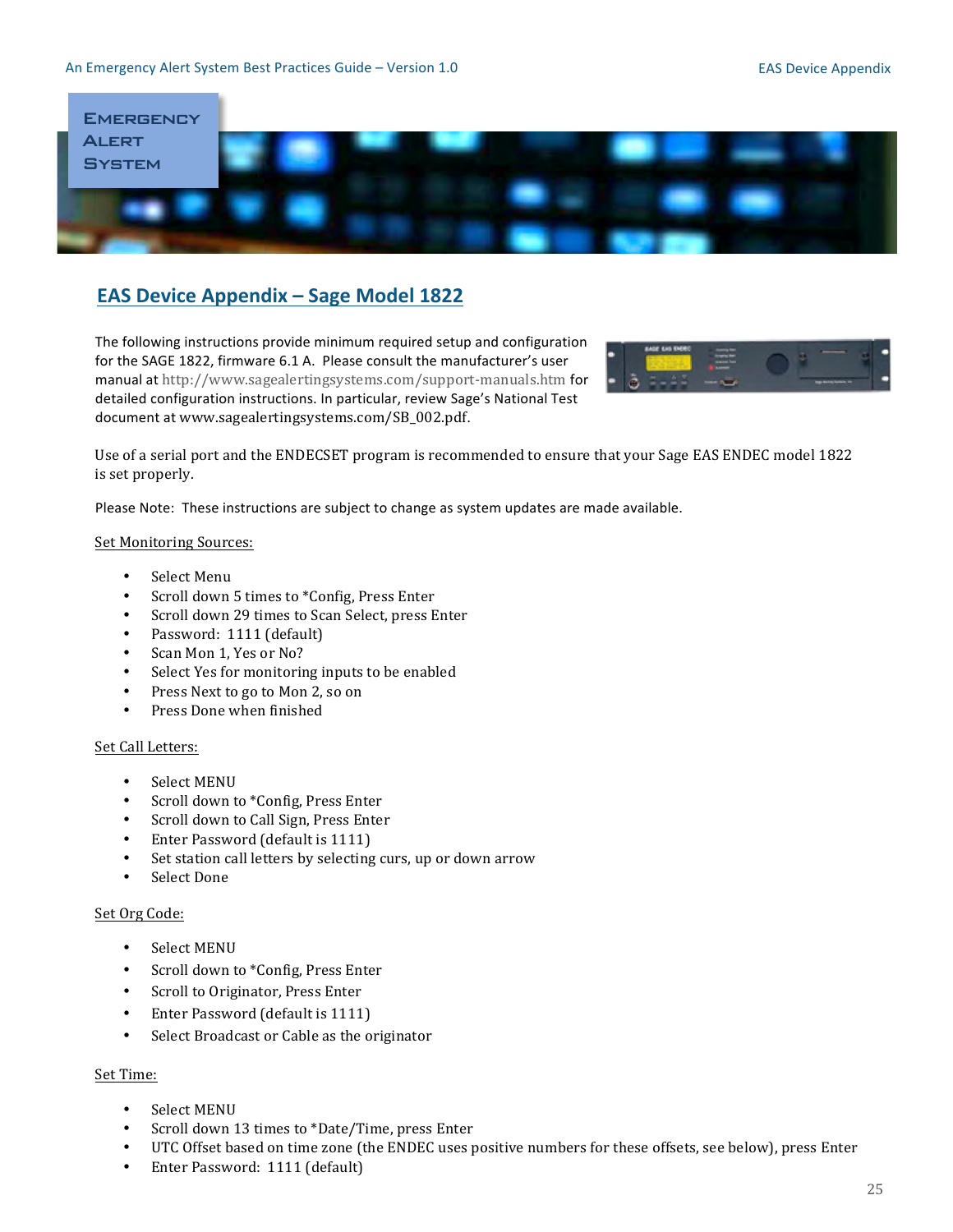

# **EAS Device Appendix – Sage Model 1822 (Continued)**

- Adjust using the up or down arrow
- Select Done
- \*Date/Time, press Enter
- Scroll down 1 time to set Daylight Enabled, press Enter
- Select Yes or No depending on applicability
- Scroll down 1 time to set Year, Press More or Less to adjust, Select Done
- Scroll down 1 time to set Month, Press Enter, Press More or Less to adjust, select done
- Scroll down 1 time to set Day, Press Enter, Press More or Less to adjust, select done
- Scroll down 1 time to set Hour, Press Enter, Press More or Less to adjust, select done
- Scroll down 1 time to set Min, Press Enter, Press More or Less to adjust, select done
- Scroll down 1 time to set Sec, Press Enter, Press More or Less to adjust, select done

#### UTC Offset:

The number of hours you must add to the local time to get UTC time,  $-12$  to  $+12$ . Always enter this with respect to standard time, not daylight savings time.

Eastern Standard Time  $+5$ Central Standard Time +6 Mountain Standard Time +7 Pacific Standard Time +8 Alaskan Standard Time  $+9$ Hawaiian Standard Time +10

\*\* Locations east of the International Date Line use negative numbers.

# Set Local Area:

- Select MENU
- Scroll down 4 times to \*Presets, press Enter
- Scroll down 2 times to Local Area, press Enter
- Enter Password: 1111 (default)
- Select New
- Scroll to correct State, Select Pick
- Set location by choosing correct location(s), Select Pick
- Select Done
- Updating Locations, Select Done

# Adjusting Line Out Level (if necessary):

- Select MENU
- Scroll down 13 times to \*Levels, Press Enter
- Scroll down 1 time to Line Out, Press Enter
- Enter Password: 1111 (default)
- Use up and down arrow to adjust to appropriate level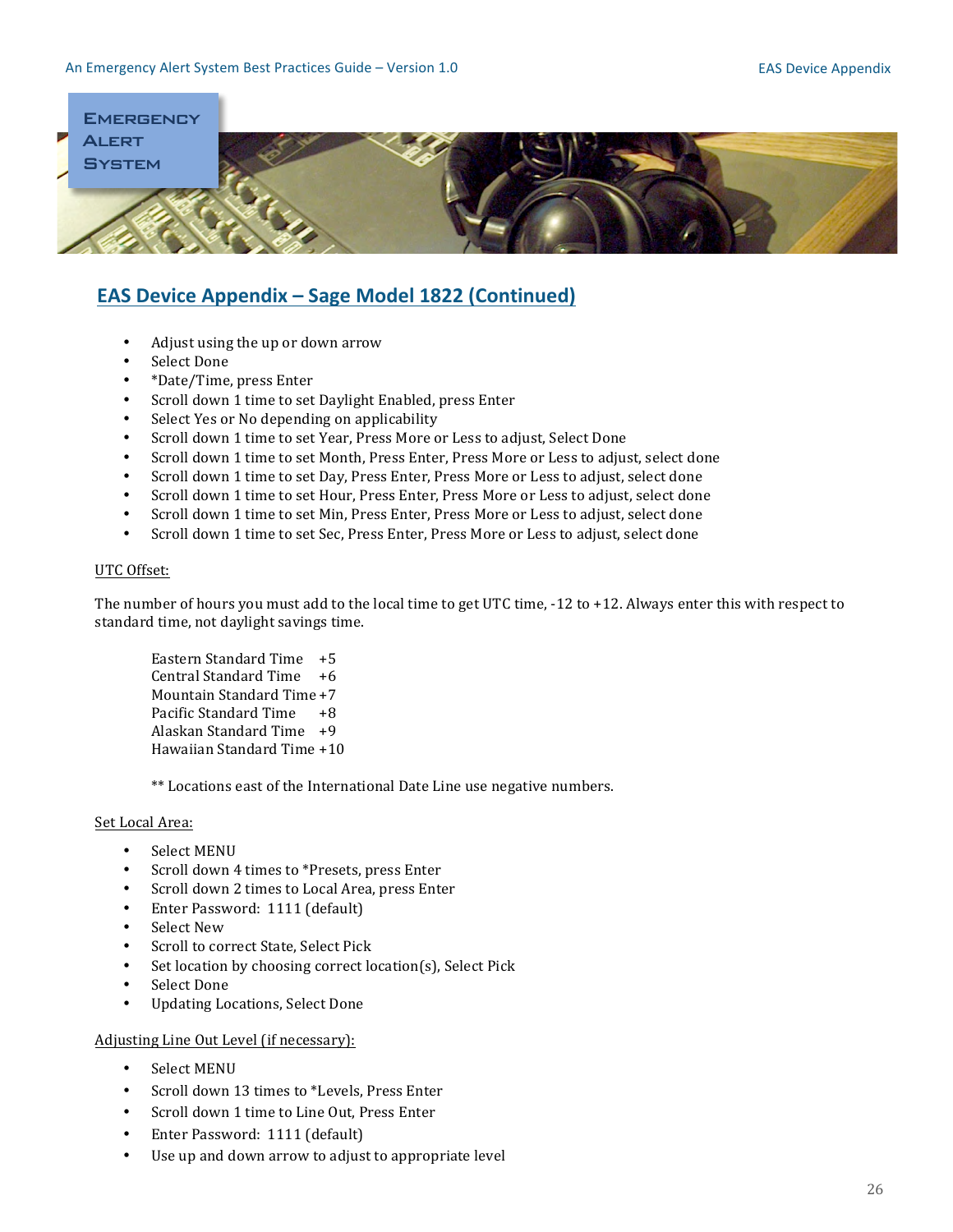

# **EAS Device Appendix - Sage Digital Model 3644**

The following instructions provide minimum required setup and configuration for the SAGE 3644, firmware 1.0 v. 74. Please consult the manufacturer's user manual for detailed configuration instructions. See www.sagealertingsystems.com. In particular, review Sage's National Test document at www.sagealertingsystems.com/SB\_002.pdf.



Use of a web browser and the ENDECSETD program is recommended to ensure that your Sage Digital ENDEC model 3644 is set properly.

Please Note: These instructions are subject to change as system updates are made available.

#### Set Call Letters:

- Select MENU
- Scroll down 5 times to \*Config, press Enter
- Scroll down 3 times to Call Sign, press Enter
- $\bullet$  Enter Password (default is 1111)
- Set station call letters using the curs, up or down arrow
- Select Done

#### Set Time:

- Select MENU
- Scroll down 17 times to \*Date/Time, press Enter
- UTC Offset based on time zone (the ENDEC uses positive numbers for these offsets, see below), press Enter
- Enter Password:  $1111$  (default)
- Adjust using the up or down arrow
- Select Done
- \*Date/Time, press Enter
- Scroll down 1 time to set Daylight Enabled
- Select Yes or No depending on applicability
- \*Date/Time, press Enter
- Scroll down 2 times to set Year, Press More or Less to adjust, Select Done
- Scroll down 1 time to set Month, Press Enter, Press More or Less to adjust, select done
- Scroll down 1 time to set Day, Press Enter, Press More or Less to adjust, select done
- Scroll down 1 time to set Hour, Press Enter, Press More or Less to adjust, select done
- Scroll down 1 time to set Min, Press Enter, Press More or Less to adjust, select done
- Scroll down 1 time to set Sec, Press Enter, Press More or Less to adjust, select done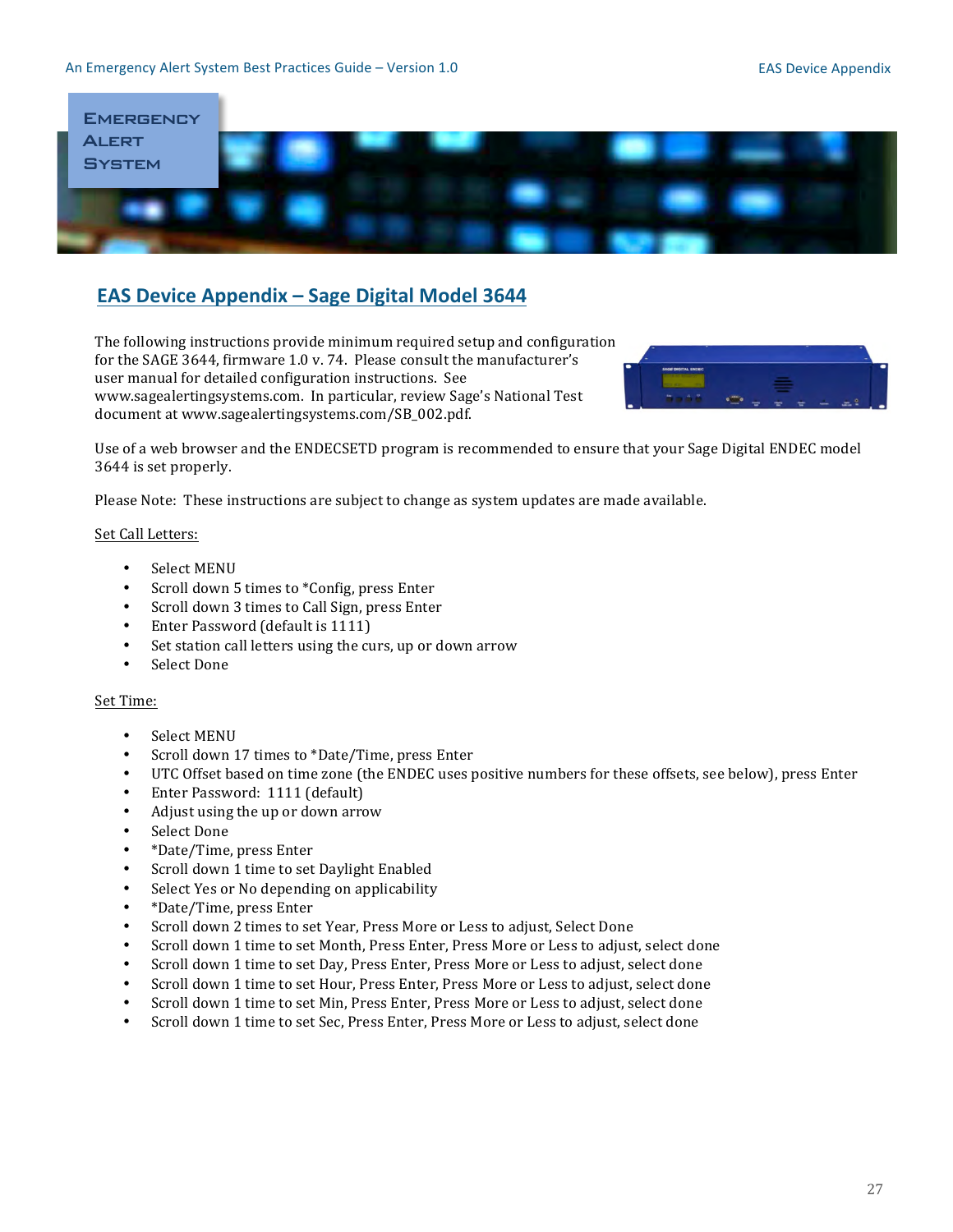

# EAS Device Appendix - Sage Digital Model 3644 (Continued)

### UTC Offset:

The number of hours you must add to the local time to get UTC time,  $-12$  to  $+12$ . Always enter this with respect to standard time, not daylight savings time.

Eastern Standard Time +5 Central Standard Time  $+6$ Mountain Standard Time +7 Pacific Standard Time +8 Alaskan Standard Time  $+9$ Hawaiian Standard Time +10

\*\* Locations east of the International Date Line use negative numbers.

### Set Local Area:

- Select MENU
- Scroll down 4 times to \*Presets, press Enter
- Scroll down 2 times to Local Area, press Enter
- Enter Password: 1111 (default)
- Select New
- Scroll to correct State, Select Pick
- Set location by choosing correct location(s), Select Pick
- Select Done
- Updating Locations, Select Done

Adjusting Line Out Level (if necessary):

- Select MENU
- Scroll down 13 times to \*Levels, press Enter
- Scroll down 1 time to Line Out, press Enter
- Enter Password: 1111 (default)
- Use up and down arrow to adjust to appropriate volume

\*\*If this is the first configuration of a new SAGE ENDEC, turn it off/on when finished to clear the blinking Automatic light.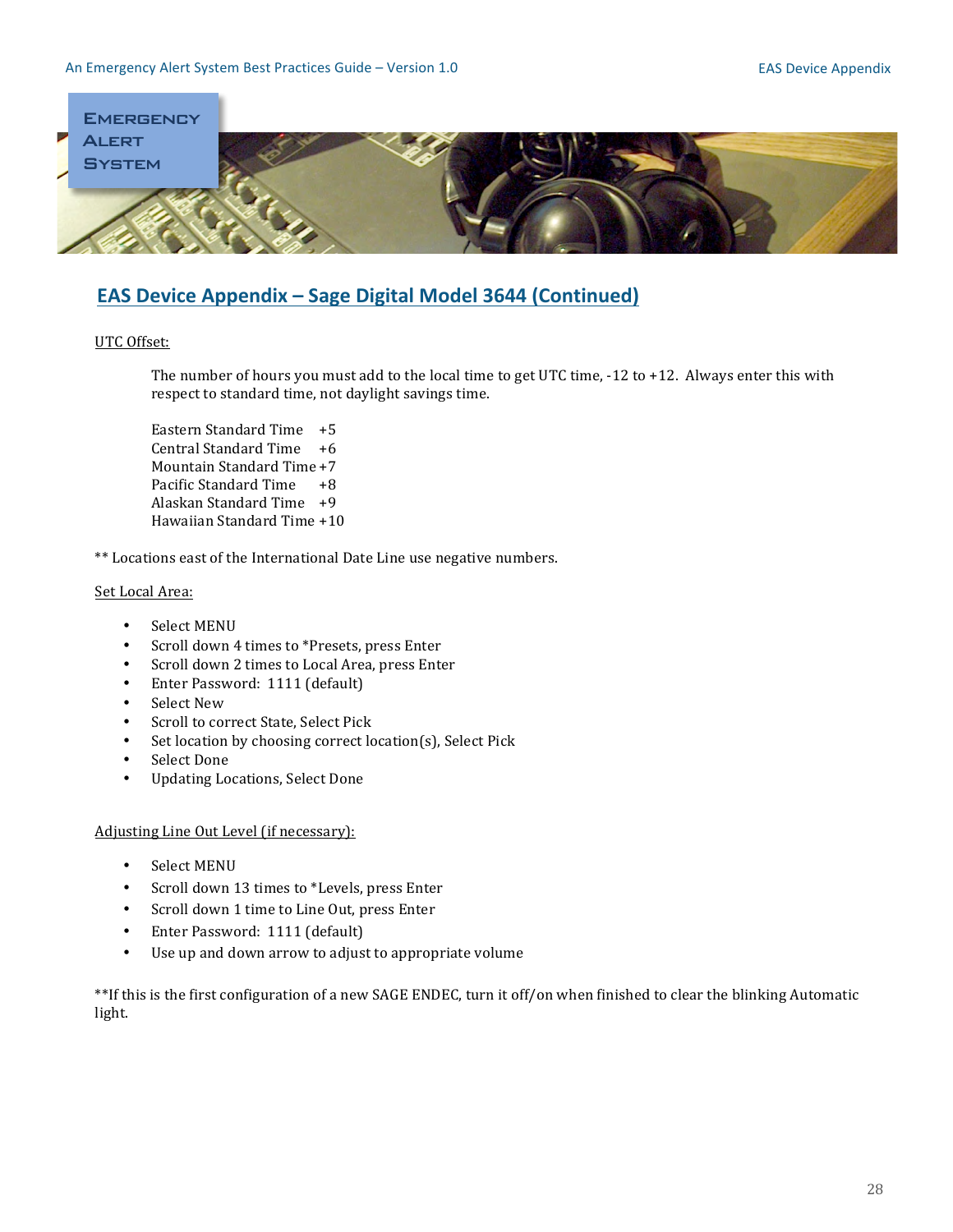#### An Emergency Alert System Best Practices Guide - Version 1.0



# **EAS Device Appendix - TFT**

The following instructions provide minimum required setup and configuration to receive an Emergency Action Notification using the TFT EAS911, firmware V.87.2.EN or V.87.1.SP (Spanish). Please consult the manufacturer's user manual for detailed configuration instructions.



Go to: http://www.tftinc.com/techsupport.html for the product manual and EAS block diagrams.

### **Confirm Software Version:**

- Press the <EXIT> key for 3-5 seconds and release.
- Note software version displayed in the LCD.
- $\bullet$ If your TFT is running a software version different than the above-referenced software, these instructions may not apply.

# **Set Monitoring Sources:**

- Set assigned monitoring stations per your State EAS Plan
- $\bullet$ Use the J102 and J201 connections starting with Channel 1, then Channel 2, etc.

# Set Call Letters:

- Select the Password Button located at the top left of the front panel
- Enter Primary Password (vendor default is 911) using the keypad adjacent and to the right of the Password **Button**
- Select Password Button again
- Enter Setup Password (vendor default is 912)
- Use ^ key to scroll up to Menu Item 6, "SET STATION IDENTIFICATION CODE"  $\bullet$
- Select Enter in the upper right key group on the front panel
- Use  $\wedge$  & v keys located to the immediate left of the Enter key on the front panel to enter station call sign  $\bullet$
- $\bullet$ Use Enter key to move to each call station character
- Select Exit immediately below the Enter key in the upper right key group on the front panel  $\bullet$

### Set Date & Time:

- **Select Password Button**
- Enter Primary Password (vendor default is 911)
- Select Password Button again
- Enter Setup Password (vendor default is 912)
- Use ^ key to scroll up to Menu Item 3, "DAYLIGHT SAVING?"
- Select Enter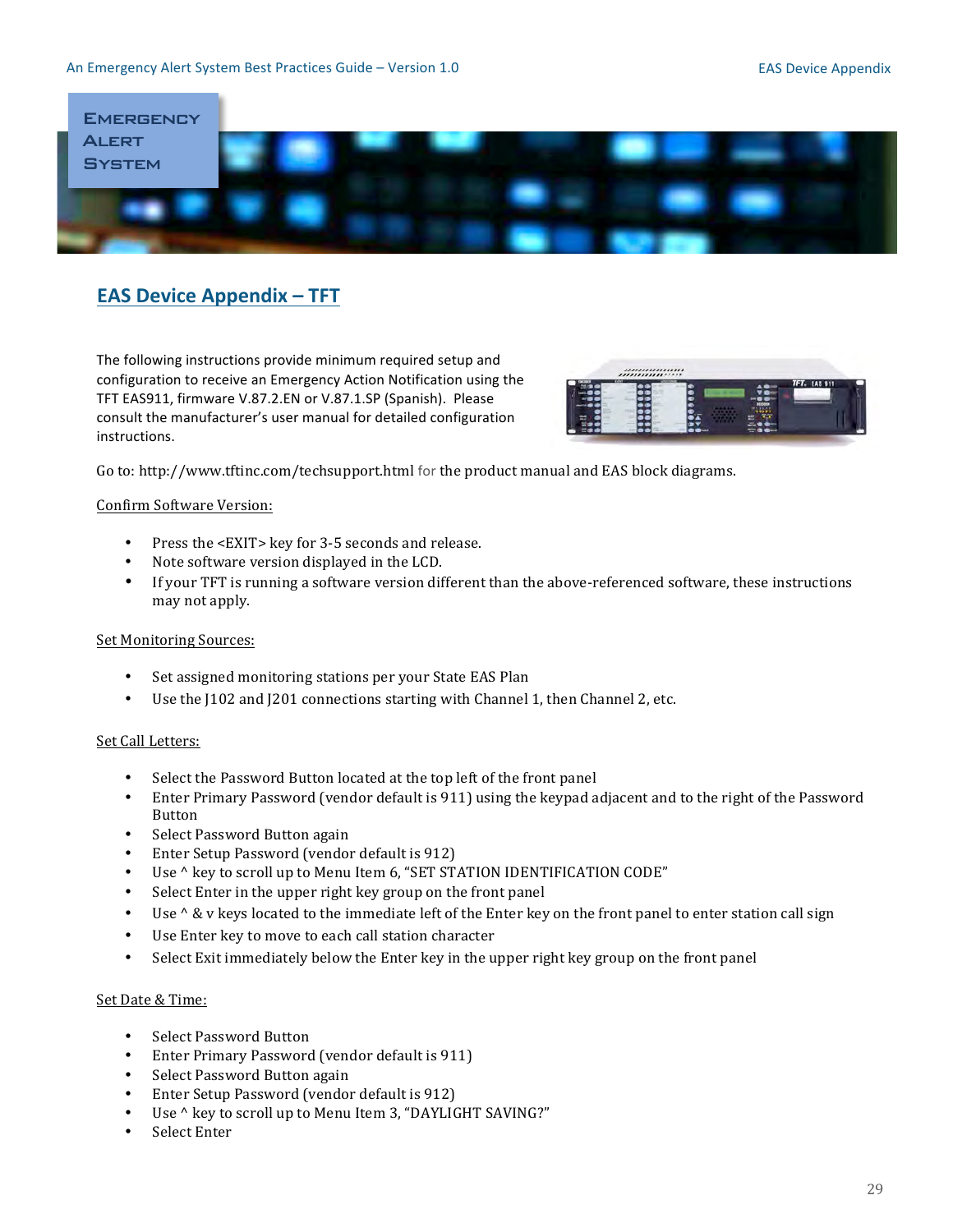

# **EAS Device Appendix – TFT (Continued)**

- Select Enable or Disable
- Select Enter
- Use v key to scroll up to Menu Item 2, "SET STATION TIME ZONE"
- Select Enter in the upper right key group on the front panel
- Use ^ & v keys to adjust the UTC (Universal Time, Coordinated) offset the appropriate number of hours to reflect the proper Time Zone  $(+)$  values in the US)
- Select Enter
- Use v key to scroll up to Menu Item 1, "SET CURRENT DATE/TIME"
- Select Enter for Menu Item 1, "SET CURRENT DATE/TIME"
- Select Enter
- Use  $\wedge$  & v keys to adjust month, day, year
- Select Enter to move to day and time fields
- Select Exit when complete
- Select Exit twice when complete (to back out entirely)

\*\* Performing the steps above in the prescribed order ensures the UTC Offset is set correctly, prior to setting the Time.

#### Set Originator Code:

- Select Password Button
- Enter Primary Password (vendor default is 911)
- Select Password Button again
- Enter Setup Password (vendor default is 912)
- Use ^ key to scroll up to Menu Item 4, "SET STATION ORG CODE"
- Select Enter
- Use  $\wedge$  & v keys to move up and down
- Use the Enter key to select the appropriate Org Code
- Select Exit when complete

#### Set FIPS Code:

- Select Password Button
- Enter Primary Password (vendor default is  $911$ )
- Select Password Button again
- Enter Setup Password (vendor default is 912)
- Use  $\wedge$  key to scroll up to Menu Item 5, "SET STATION FIPS CODE"
- Select Enter
- Input FIPS code for the county/parish/area of the city of license using the numeric keypad (select Enter after each digit)
- Select Exit when complete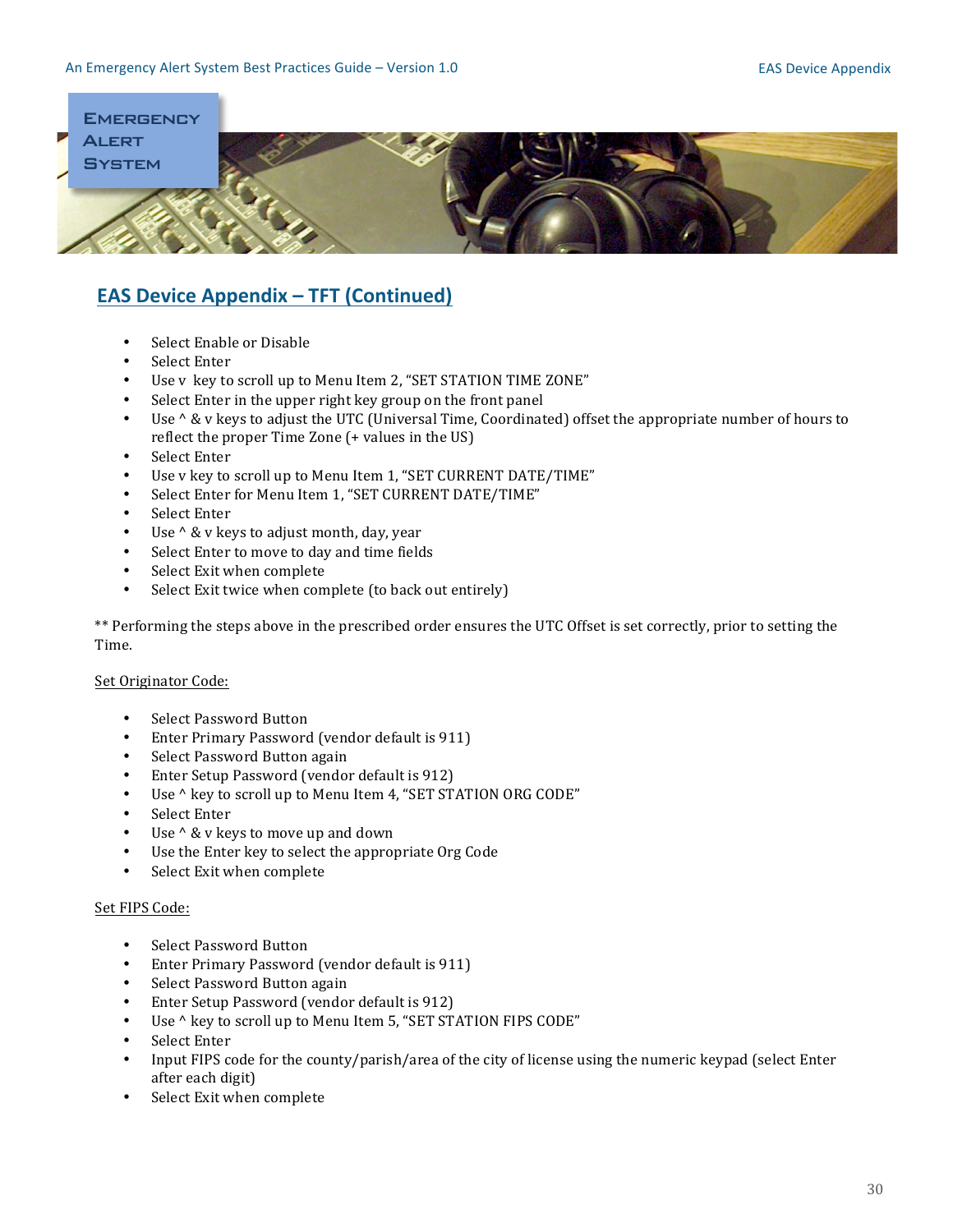

# **EAS Device Appendix – TFT (Continued)**

### Set to Auto-Forward:

\*\*Please set to auto-forward to forward an EAN (code used in Nationwide EAS Test). The yellow light under "AUTO" should be lit. If not please do the following:

- Select Mode in the lower right key group on the front panel
- Enter Primary Password (vendor default is 911)
- Observe the yellow light under "AUTO to ensure it is illuminated.

#### **Additional Notes:**

- It is important to set the EAS911 to "Auto" just prior to the National EAS Test. If the unit is set to "Man", the unit itself will take no action when the National EAS Test is received. An operator must forward the message manually if the unit is in "Man" mode.
- No changes in Setup need to be made to Setup Menu Items 10, 11, and 12 for the purposes of the National EAS Test. The proper settings for the National EAS Test are already resident in the EAS911's internal program.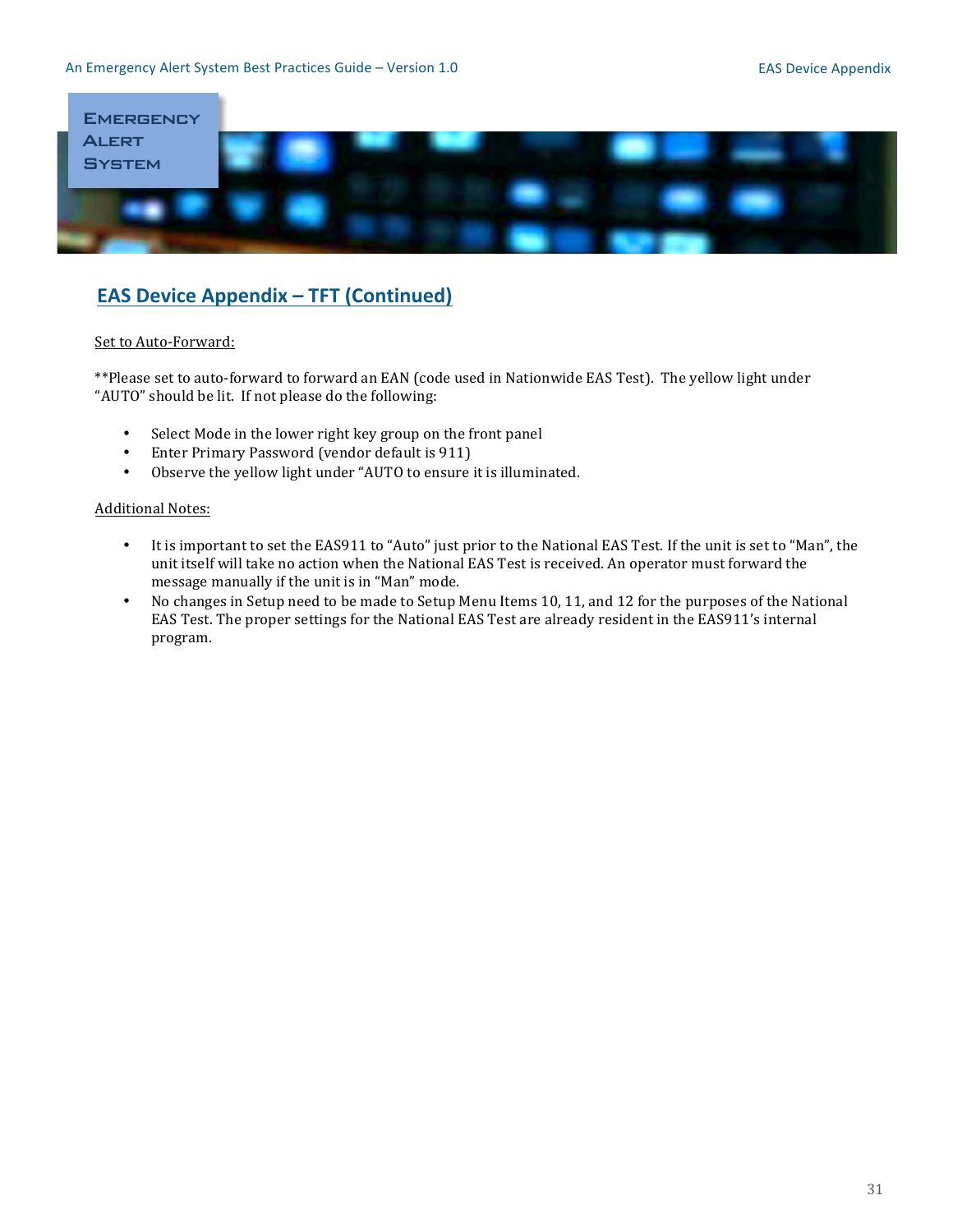

# **EAS Device Appendix - Trilithic**

The following instructions provide minimum required setup and configuration to receive an Emergency Action Notification using the EASyPLUS, firmware v.8.01 and EASyCAST v. 8.03. Please consult the manufacturer's user manual for detailed configuration instructions.

Go to: http://www.trilithic.com for the product manual.

# Verify Software:

• Make sure the device is running the latest version by checking the front display

### Set Auto Forward

- Select Enter (also marked with a Check)
- Enter Password: 2345 (default)
- Scroll down to 3 EAS Configuration, ENTER
- Scroll down to  $1 -$  Auto / Manual, ENTER
- Use ^ and v arrows to toggle between Auto and Manual Mode
- Selecting Enter with the cursor next to Auto will select Auto forward Mode
- There will be a "Bullet" next to Auto, indicating you have enabled Auto Mode
- Select Exit when done

#### Set FIPS Codes:

- Select Enter (also marked with a Check)
- Enter Password: 2345 (default)
- Scroll down to 3 EAS Configuration, ENTER
- Scroll down to 2 County of License, ENTER
- Select State from List of States
- Select County from List of Counties
- Select Enter
- Select Exit when done

\*\*IMPORTANT: It may be necessary to include the Washington DC FIPS Code (011001). Contact manufacturer for more information.